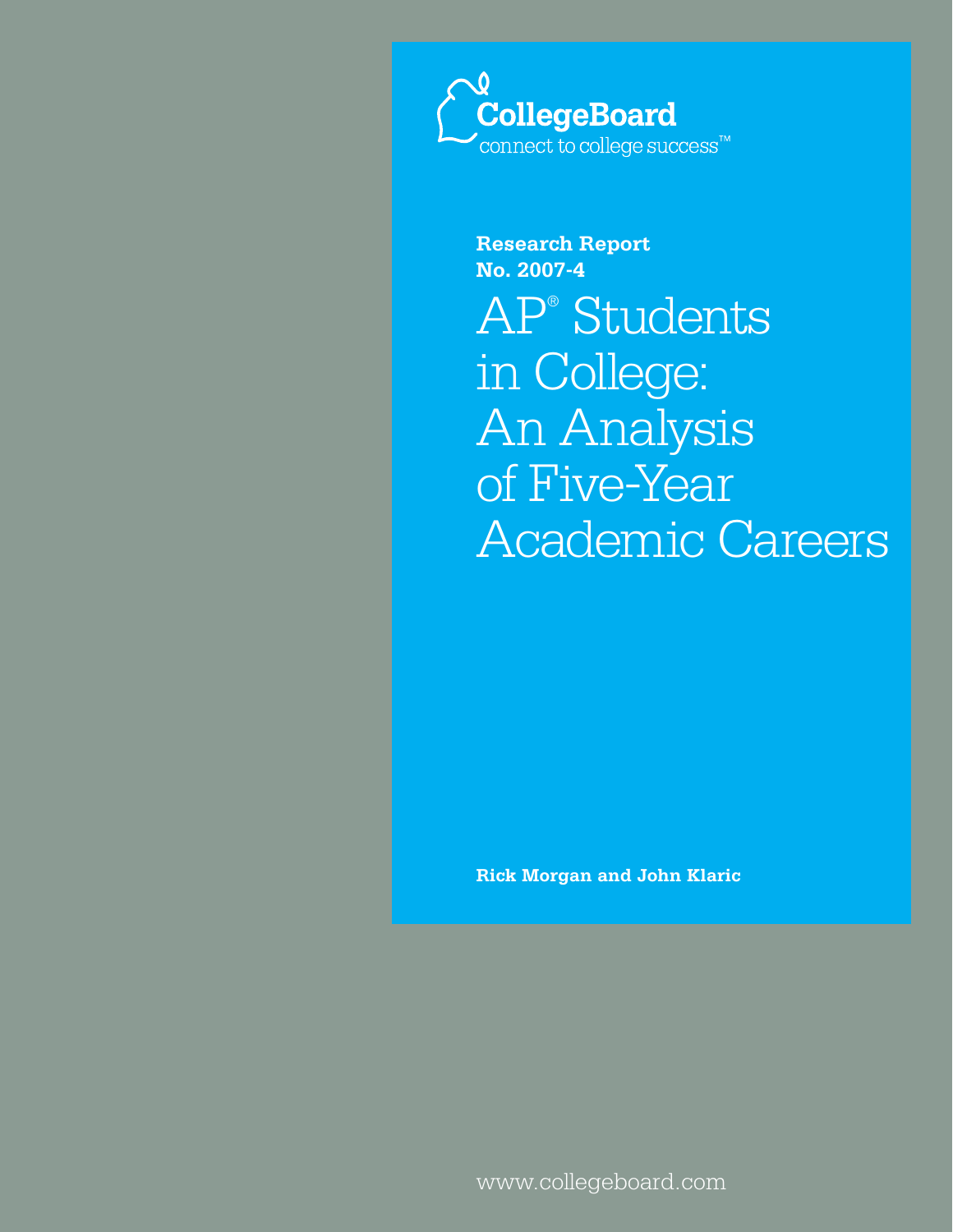# AP® Students in College: An Analysis of Five-Year Academic Careers

**Rick Morgan and John Klaric**

**The College Board, New York, 2007**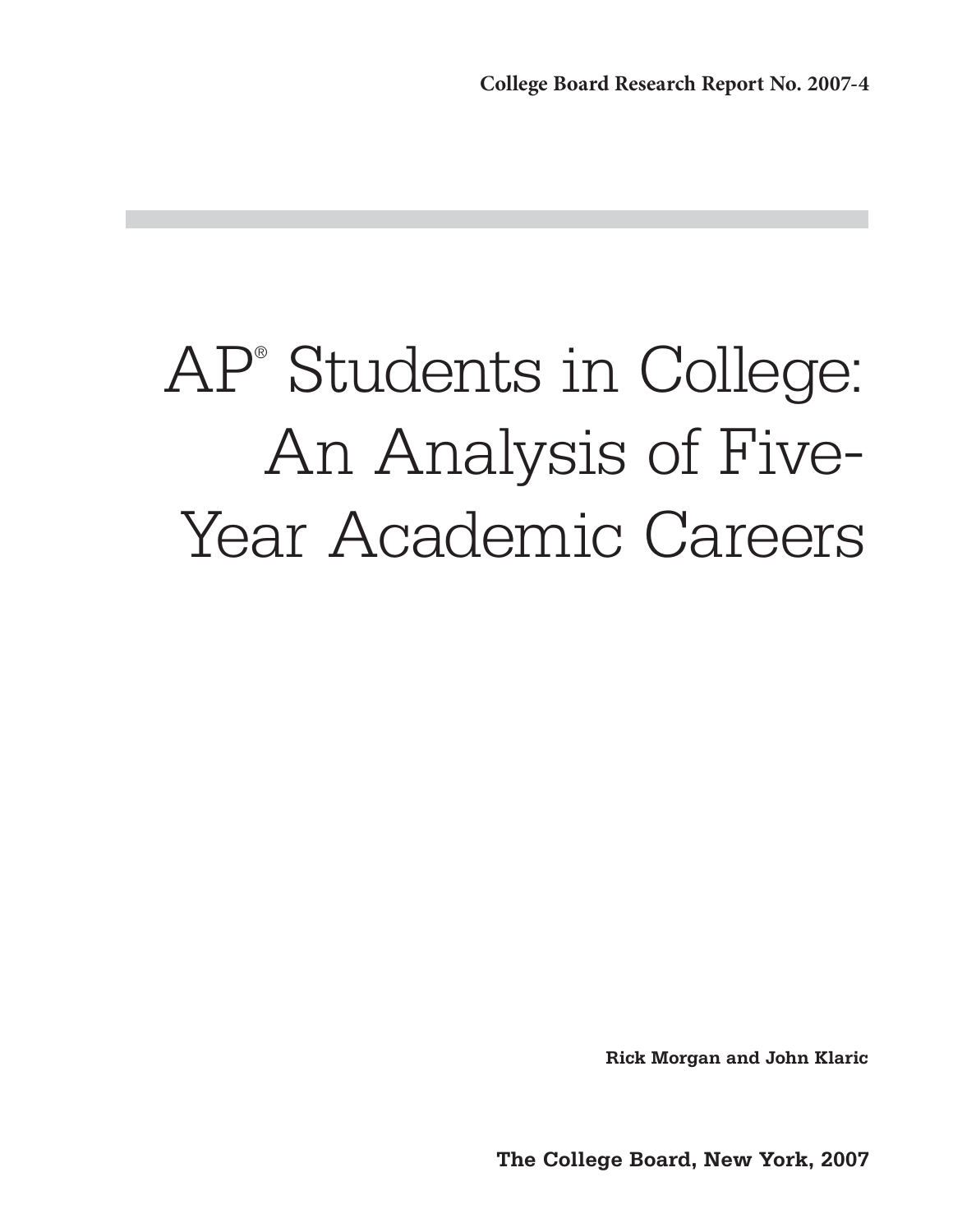John Klaric is currently completing his doctoral studies in Educational Research Methodology at the University of North Carolina at Greensboro. He is also an educational consultant for the North Carolina Department of Public Instruction.

Rick Morgan is a principal psychometrician at Educational Testing Service. In addition, he teaches graduate classes for the Educational Research Methodology department at the University of North Carolina at Greensboro.

Researchers are encouraged to freely express their professional judgment. Therefore, points of view or opinions stated in College Board Reports do not necessarily represent official College Board position or policy.

*The College Board: Connecting Students to College Success*

The College Board is a not-for-profit membership association whose mission is to connect students to college success and opportunity. Founded in 1900, the association is composed of more than 5,400 schools, colleges, universities, and other educational organizations. Each year, the College Board serves seven million students and their parents, 23,000 high schools, and 3,500 colleges through major programs and services in college admissions, guidance, assessment, financial aid, enrollment, and teaching and learning. Among its best-known programs are the SAT®, the PSAT/NMSQT®, and the Advanced Placement Program® (AP®). The College Board is committed to the principles of excellence and equity, and that commitment is embodied in all of its programs, services, activities, and concerns.

For further information, visit www.collegeboard.com.

Additional copies of this report (item #070482287) may be obtained from College Board Publications, Box 886, New York, NY 10101-0886, 800 323-7155. The price is \$15. Please include \$4 for postage and handling.

© 2007 The College Board. All rights reserved. College Board, Advanced Placement Program, AP, SAT, and the acorn logo are registered trademarks of the College Board. connect to college success is a trademark owned by the College Board. PSAT/NMSQT is a registered trademark of the College Board and National Merit Scholarship Corporation. All other products and services may be trademarks of their respective owners. Visit the College Board on the Web: www.collegeboard.com.

Printed in the United States of America.

# Acknowledgments

Portions of this report were presented at the 2006 AP Annual Conference in Orlando, Florida. The authors would like to thank the College Board for support to pursue this research. They also acknowledge the able assistance of Nichole Norman.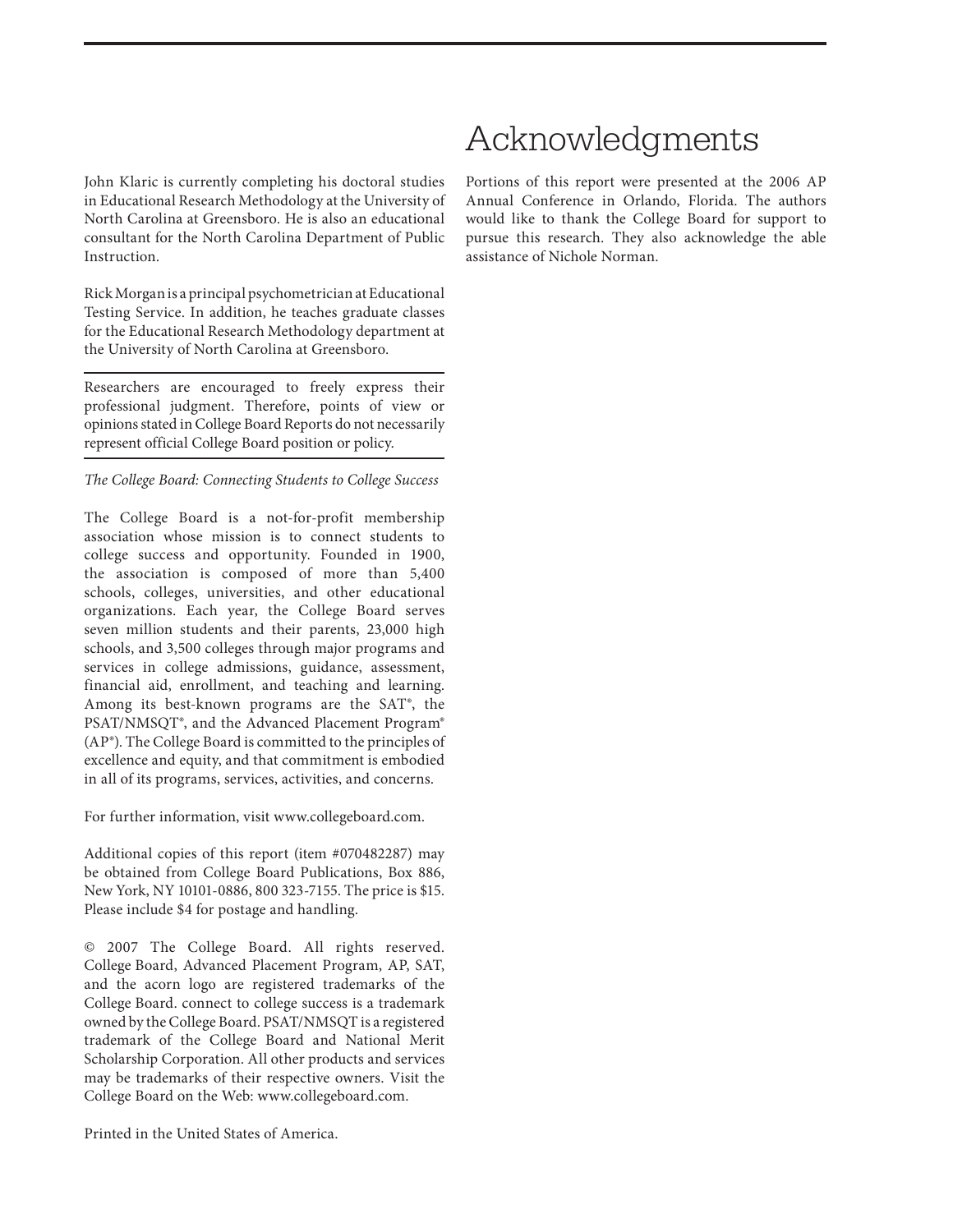## Contents

| Question 33                                                         |
|---------------------------------------------------------------------|
| Questions 2, 4, and $5 \ldots \ldots \ldots \ldots \ldots \ldots 4$ |
|                                                                     |
|                                                                     |
|                                                                     |
|                                                                     |
|                                                                     |
|                                                                     |
|                                                                     |
|                                                                     |
| Appendix A: Course Sequences. 11                                    |

*Appendix B: Question 1 Regressions: Parameter Estimates and Their Standard Errors. . . . . . . . . 16*

| <b>Tables</b> |                                                                                            |
|---------------|--------------------------------------------------------------------------------------------|
|               | 1. Demographic Profile of Participating                                                    |
|               |                                                                                            |
|               | 2. Differences in Performance in Intermediate                                              |
|               | Courses, AP <sup>®</sup> Students Compared to                                              |
|               | Non-AP Students  4                                                                         |
|               | 3. Amount of College Course Work in a                                                      |
|               | Closely Related Discipline  5                                                              |
|               |                                                                                            |
|               | 4. Time to Graduation for AP and                                                           |
|               |                                                                                            |
|               | 5. Analyses of Four Logistic Regression                                                    |
|               | Models Predicting College Graduation  6                                                    |
|               | 6. Weighted Latency to Graduation by                                                       |
|               |                                                                                            |
|               |                                                                                            |
|               | 7. Percentage of Students Majoring in a<br>Discipline Closely Related to the AP            |
|               |                                                                                            |
|               |                                                                                            |
|               | 8. Percentage of Students Majoring in a                                                    |
|               | Discipline Closely Related to the AP                                                       |
|               | Exam by Gender and Racial/Ethnic Group 9                                                   |
|               |                                                                                            |
| Figures       |                                                                                            |
|               | 1. Probability of graduation predicted by                                                  |
|               | AP participation with total SAT® score<br>(mathematics and verbal) as a covariate  6       |
|               |                                                                                            |
|               | 2. Probability of graduation predicted by                                                  |
|               | AP participation and gender, adjusted                                                      |
|               | for SAT score (mathematics and verbal)  6                                                  |
|               | 3. Probability of graduation predicted by                                                  |
|               | $\mathbf{1}$ $\mathbf{1}$ $\mathbf{1}$ $\mathbf{1}$ $\mathbf{1}$ $\mathbf{1}$ $\mathbf{1}$ |

AP participation and racial/ethnic group, adjusted for SAT score (mathematics and verbal). . . . . . . . . . . . . . . . . . . . . . . . . . . . . . . . 7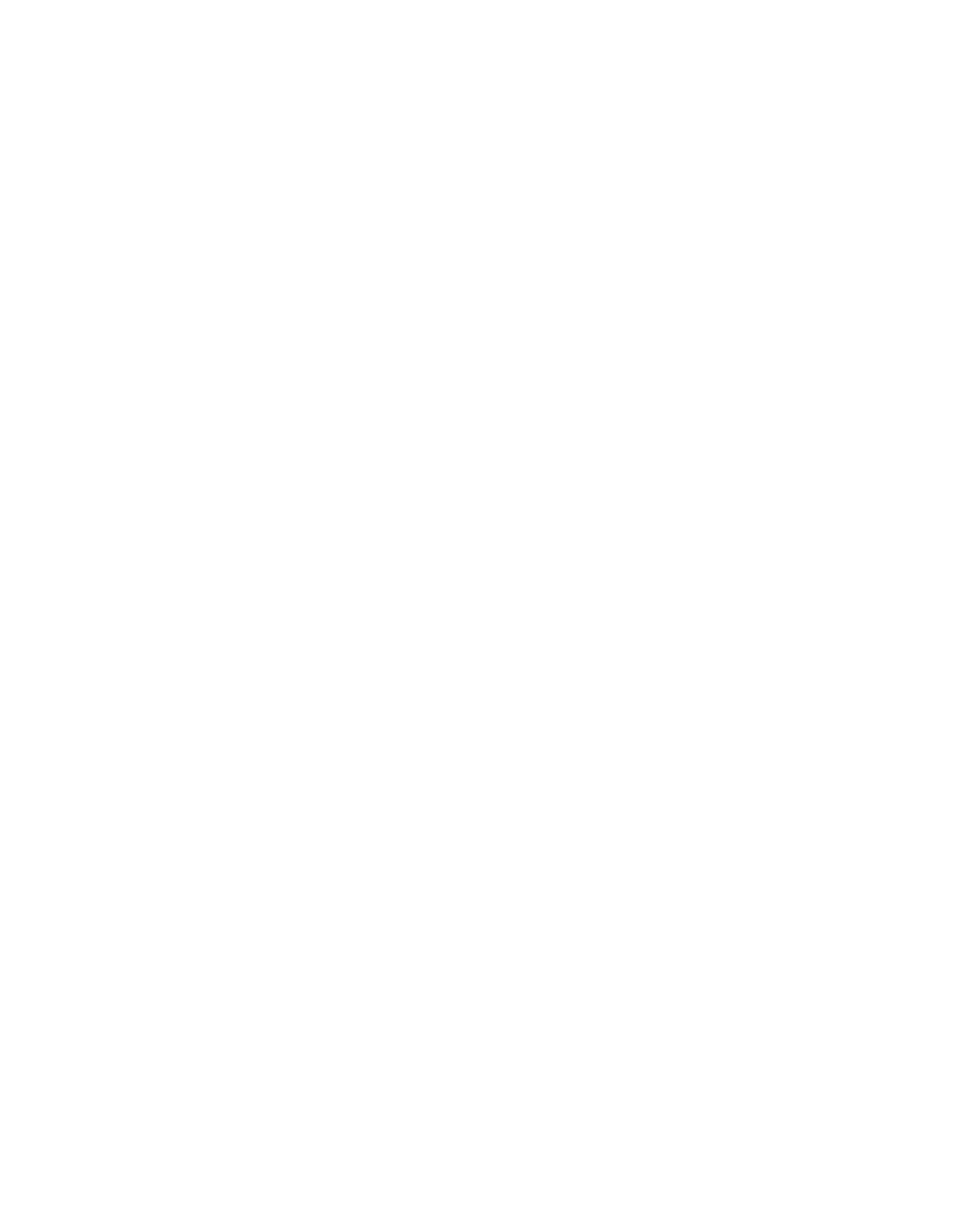### Introduction

The Advanced Placement Program® (AP®) of the College Board is a cooperative endeavor between secondary schools and institutions of higher education. It is based on the premise that college-level material can be successfully taught to high school students. Currently, there are 37 AP Exams in 22 subject areas. In 2006, more than 1.3 million students from 16,000 schools took more than 2.3 million AP Exams. Nearly 60 percent of high schools in the United States participate in the AP Program (College Board, *AP Fact Sheet*).

The courses and exams are developed by a committee of college and high school faculty. Courses and exams are revised on a periodic basis to ensure that the breadth and depth of content corresponds to that being taught in college courses. Except for the AP Studio Art Exams, which consist of portfolio assessments, the exams follow a common format of a multiple-choice section and a freeresponse section. The percentage that the multiple-choice section contributes to the composite score ranges from 40 percent to 66.7 percent. AP Exam grades range from 1 to 5. The American Council on Education recommends that colleges and universities grant credit and/or placement into higher-level courses to entrants with AP Exam grades of 3, 4, and 5. However, colleges and universities set their own AP policies concerning both placement and credit.

One of the fundamental underpinnings of the AP Program is that students who perform well on AP Examinations will be successful in college. If the scores from the examinations are not sufficiently reliable or inadequately measure the specific skills and knowledge that the corresponding college courses require, then the validity of the AP grades and the AP Program can be questioned. Furthermore, if the standards used to set the AP grades are not sufficiently high, then the College Board needs to reassess how AP grades are determined. The procedure used to align AP grade standards with college grading standards is outlined in Morgan and Ramist (1998).

Studies following students into college found that students who took one or more AP Exams were more likely than students who did not take any AP Exams to maintain a B average, graduate with honors, and have more course work in the subject area of their AP Exam (Morgan and Maneckshana, 2000; Willingham and Morris, 1986). AP students were also found to perform as well or better than their non-AP counterparts when placed directly into intermediate college courses (Morgan and Ramist, 1998). More recently, Dodd, Fitzpatrick, De Ayala, and Jennings (2002) found results corroborating this earlier research. Their results showed that, compared to non-AP students of similar academic ability, AP students who were exempted from the introductory course in calculus, biology, and English earned the same or higher grades in

the subsequent course, took as many or more class hours in the subject area, and had the same or higher grades in additional courses in the subject area. Dougherty, Mellor, and Jian (2006) explored relationships of AP course participation and AP Exam performance with college graduation rates at Texas public colleges and universities. They found that students who earned a 3 or better on one or more AP Exams were more likely to graduate from college in five years or less compared to students who did not take an AP course (64 percent versus 17 percent). After controlling for prior academic achievement and other student-level (e.g., free or reduced-price lunch status) and school-level demographic characteristics (e.g., percentage of low-income students, district dropout rate), the percentage difference was still significant, but the magnitude of the graduation difference was reduced from 47 percent to 20 percent. Smaller differences were shown for AP students who earned a 1 or 2 on AP Exams and for students who took an AP course but not the exam. The difference favoring students who took AP courses was present across minority and low-income students.

However, not all research studies have reported positive results for AP student success in college. Klopfenstein and Thomas (2006), using a sample of 28,000 Texas high school graduates, examined the graduates' college persistence and first semester grade point average. They utilized regression techniques with more than 30 predictor variables, including SAT® scores, high school grade point average (GPA), years of high school study in several areas, student/teacher ratio of the graduates' high schools, and family income. They concluded that the only AP variables significantly related to higher first semester grades were subject areas of AP courses in science and whether students had taken AP courses in economics. The authors, however, used weighted high school GPAs that increase the GPA for each AP course taken. This weighting procedure would result in linear GPA increases, and it assumes that all AP courses have equivalent beneficial effects. Such confounding does not clarify the relationships between AP instruction and first semester college grades and may have resulted in not finding a significant relationship between such instruction and first semester college grades.

The purpose of the current investigation is to explore the academic careers of students who took AP Exams and to compare their careers with those who did not take AP Exams. This study follows college students for five years at a sample of diverse academic institutions and examines their performance and amount of course work in subject areas closely related to their taken AP Exam, their graduation rates, and their eventual college major. This paper uses the term "AP students" to indicate those who took AP Exams. For some analyses, the focus is on a smaller sample of AP students who took and received a grade of at least 3 on an AP Exam. The following set of questions is examined: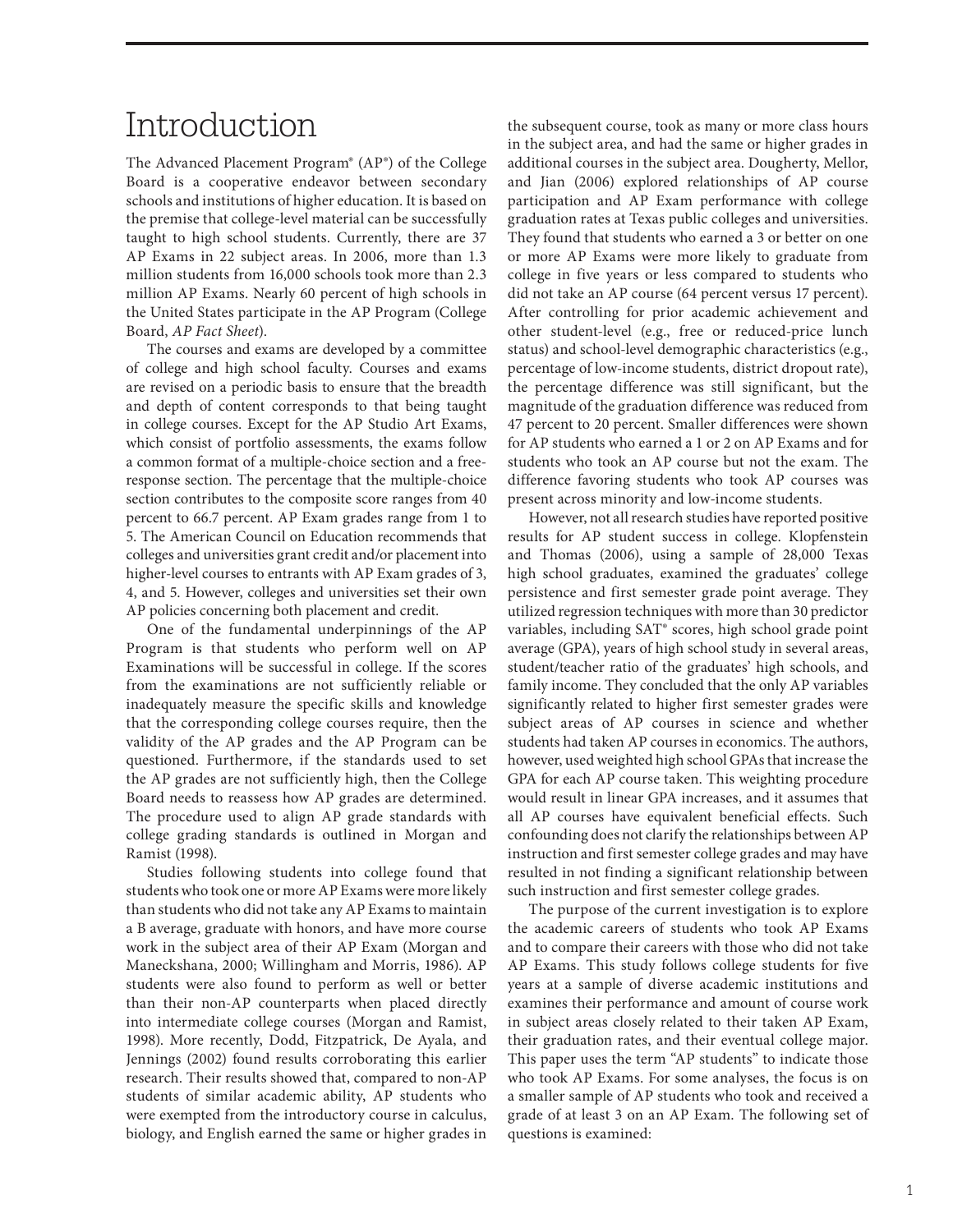- (1) Is the performance of AP students in intermediatelevel courses into which they are placed based on AP Exam scores, comparable to that of non-AP students? Is the performance comparable after accounting for group differences based on SAT scores?
- (2) Does participation in AP courses serve to encourage or discourage future course work in the discipline? In other words, compared to non-AP students, do AP students take more or less course work in the areas in which they took AP Exams?
- (3) Is the graduation rate at the university where the students first enrolled higher for AP students compared to that of non-AP students? Are the graduation rates similar after accounting for group differences based on SAT scores? Are the graduation rates for AP racial/ethnic minority students higher than those for non-AP racial/ethnic minority students?
- (4) Do AP students graduate with majors in the discipline in which they took AP Exams more often than other college students?
- (5) Do females and underrepresented minorities who take AP Exams in mathematics and science continue their study of mathematics and science in college?

### Method Student Sample

A total of 72,457 students from the incoming class of 1994, attending 27 collegiate institutions, were the focus of the current investigation. Institutions contacted for participation were from the 200 colleges receiving the largest number of AP grades. Institutions from the top 200 receiving colleges were first categorized based on geographic location, selectivity, and whether they were public or private institutions. Colleges within the populated cross-classifications of the aforementioned three categories were contacted until at least one institution from each cell of the three-way classification matrix agreed to supply five years of college course–level data. The 27 colleges and universities in Table 1 provided academic data.

The institutions were asked to supply the names, social security numbers, courses taken, course grades, genders, races/ethnicities, majors, graduation dates, and college entrance scores for each of their students who entered in the fall of 1994. The college data files were then matched to each AP candidate using social security numbers and student names. When data were analyzed, unique identifiers were assigned to each student; names and social security numbers were dropped from the data sets. Most institutions complied with the request for additional scholastic data, but there was some variance. Race/ethnicity was not reported by the University of California–Los Angeles (UCLA). College majors at graduation were not provided by Northwestern, UCLA, the University of Illinois, Wesleyan, and Stanford. SAT scores were not reported by Dartmouth and UCLA. Some circumstances unique to institutions included (1) graduation data from Brigham Young University, where most students were in a six-year graduation cycle, (2) performance data from the University of Southern California, which offered only elective credit for AP courses, and (3) a small percentage of students with SAT data at the University of Iowa. Statistical analyses of relevant research questions were performed without these institutions in the sample.

#### Data Analysis

#### **Question 1**

Statistical analyses compared course grades of AP students receiving placement into intermediate courses to the course grades of those who did not take the AP Exam, but took the usual sequence of introductory and intermediate courses. Only students receiving AP grades of 3 or better composed the AP group. Course descriptions, patterns of student course taking, Webposted AP policies, and course catalogs were used to determine the introductory-level courses for which AP grades could earn credit and for the intermediate courses into which those with sufficient AP grades could earn placement.

Two limitations of the Morgan and Ramist (1998) study were (1) collateral information such as SAT scores was not used, and (2) small sample sizes were employed in the analyses for some AP Examinations. Consequently, in this study a series of regressions accounting for total scores on the SAT test was performed. In addition, these regressions were conducted for those AP Examinations with a sample size of at least 100. The sample was composed of two groups from the respective universities: students receiving an AP grade of 3 or greater who received advanced placement into an intermediate course and non-AP students. For a course to be included in the estimate, two conditions had to be met: At least five students had to follow the usual course sequence by taking the lower-level course in the subject area before taking the higher-level course. In addition, at least one student with an AP grade of 3 or higher on the relevant AP Exam must have taken the intermediate course without previously taking the introductory course. For the analyses of each AP Examination, no single university could account for more than a third of the AP students. An adjustment of one-third of a grade point was made for plus and minus grades.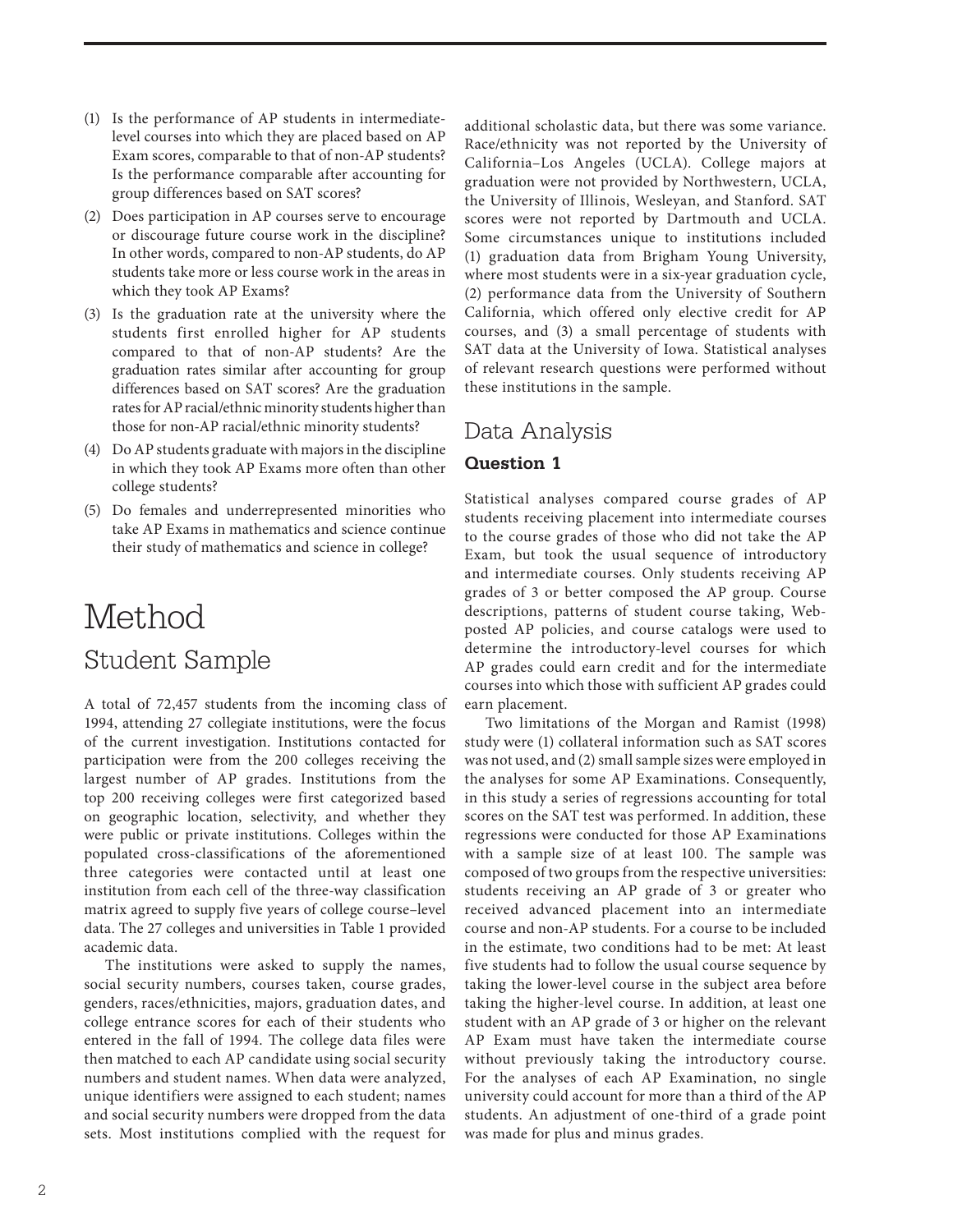| Demographic Profile of Participating Institutions |                 |                                      |                                     |                |        |                        |                  |                |          |                |                 |                     |
|---------------------------------------------------|-----------------|--------------------------------------|-------------------------------------|----------------|--------|------------------------|------------------|----------------|----------|----------------|-----------------|---------------------|
|                                                   |                 | <b>Students</b>                      |                                     |                | Gender | Race/Ethnicity         |                  |                |          |                |                 |                     |
| <b>Institution</b>                                | <b>Students</b> | Taking<br>at Least<br>One AP<br>Exam | Percent<br>of AP<br><b>Students</b> | Male           | Female | <b>Native</b><br>Amer. | African<br>Amer. | Asian<br>Amer. | White    | Other          | <b>Hispanic</b> | <b>Missing</b>      |
| <b>Barnard College</b>                            | 555             | 442                                  | 80                                  | $\overline{0}$ | 555    | $\overline{2}$         | 20               | 135            | 346      | 2.4            | 2.8             | $\overline{0}$      |
| <b>Binghamton University</b>                      | 1,728           | 1,215                                | 70                                  | 793            | 935    | $\overline{c}$         | 88               | 234            | 987      | 12             | 109             | 296                 |
| Brigham Young University                          | 4,128           | 2,550                                | 62                                  | 1,723          | 2,405  | 41                     | 14               | 137            | 3.746    | 12             | 114             | 64                  |
| Carnegie Mellon University                        | 1,112           | 775                                  | 70                                  | 765            | 347    | 5                      | 69               | 221            | 540      | 218            | 58              | $\mathbf{1}$        |
| College of William and Mary                       | 1,247           | 1,040                                | 83                                  | 514            | 733    | 5                      | 83               | 107            | 1,027    | $\Omega$       | 25              | $\Omega$            |
| Cornell University                                | 2,909           | 2,412                                | 83                                  | 1,526          | 1,333  | 13                     | 125              | 464            | 1,576    | 31             | 195             | 505                 |
| Dartmouth College                                 | 1,052           | 886                                  | 84                                  | 546            | 506    | 22                     | 77               | 112            | 621      | 174            | 46              | $\overline{0}$      |
| George Washington University                      | 1.580           | 921                                  | 58                                  | 679            | 869    | 7                      | 109              | 195            | 998      | 70             | 65              | 136                 |
| Georgia Institute of Technology                   | 2.181           | 1,469                                | 67                                  | 1.580          | 600    | 5                      | 189              | 234            | 1.672    | 5              | 75              | $\mathbf{1}$        |
| Miami University (Ohio)                           | 1.685           | 648                                  | 38                                  | 737            | 948    | 3                      | 87               | 34             | 1,521    | $\Omega$       | 18              | 22                  |
| North Carolina State University                   | 3,513           | 1,709                                | 49                                  | 2,091          | 1,422  | 23                     | 409              | 158            | 2,884    | $\overline{0}$ | 39              | $\overline{0}$      |
| Northwestern University                           | 1,838           | 1,502                                | 82                                  | 894            | 944    | 5                      | 116              | 413            | 1,194    | $\Omega$       | 57              | 53                  |
| Stanford University                               | 1.587           | 1,390                                | 88                                  | 785            | 802    | 17                     | 113              | 426            | 775      | 80             | 169             | $7^{\circ}$         |
| Texas A&M University                              | 6,044           | 2199                                 | 36                                  | 3,111          | 2,933  | $\overline{0}$         | 290              | 249            | 4,633    | 17             | 854             | $\mathbf{1}$        |
| University of California-Davis                    | 2,988           | 1,891                                | 63                                  | 1,407          | 1,581  | 41                     | 133              | 1,084          | 1,268    | 50             | 399             | 13                  |
| University of California-LA                       | 3.973           | 3,222                                | 81                                  | 1.871          | 2,102  | $\mathbf{0}$           | 0                | $\Omega$       | $\Omega$ | $\Omega$       | 0               | 3,973               |
| University of Florida                             | 4,969           | 3,091                                | 62                                  | 2,395          | 2,574  | 12                     | 372              | 325            | 3.640    | 20             | 595             | 5                   |
| University of Illinois-Urbana                     | 5,671           | 2,899                                | 51                                  | 2,938          | 2,733  | 11                     | 418              | 805            | 4.095    | $\Omega$       | 318             | 24                  |
| University of Iowa                                | 2,851           | 445                                  | 16                                  | 1,298          | 1,552  | 13                     | 85               | 101            | 2,446    | 16             | 67              | 123                 |
| University of Maryland                            | 3,807           | 1,513                                | 40                                  | 1,987          | 1,820  | 6                      | 557              | 583            | 2,386    | 0              | 186             | 89                  |
| University of Miami                               | 1,553           | 796                                  | 51                                  | 755            | 798    | $\overline{4}$         | 174              | 98             | 835      | $\Omega$       | 378             | 64                  |
| University of Southern California                 | 2,382           | 1,447                                | 61                                  | 1,211          | 1,171  | 11                     | 133              | 596            | 1,147    | 135            | 343             | 17                  |
| University of Texas-Austin                        | 5,805           | 2,891                                | 50                                  | 2,938          | 2,867  | 19                     | 306              | 860            | 3.742    | 43             | 835             | $\overline{0}$      |
| University of Virginia                            | 2.743           | 2,272                                | 83                                  | 1,253          | 1,490  | 11                     | 302              | 272            | 1.994    | 33             | 47              | 84                  |
| University of Washington                          | 3,336           | 1.129                                | 34                                  | 1,599          | 1,737  | 61                     | 100              | 791            | 2,051    | 54             | 122             | 157                 |
| Wesleyan College                                  | 726             | 484                                  | 67                                  | 331            | 395    | 0                      | 73               | 66             | 512      | 20             | 55              | $\circ$             |
| Williams College                                  | 494             | 392                                  | 79                                  | 252            | 242    | $\overline{2}$         | 33               | 50             | 360      | 17             | 32              | $\mathsf{O}\xspace$ |

#### **Table 1**

The dependent variable was grade in the second course of the sequences outlined in Appendix A. Parameters were estimated for two models analyzing grades in the second course of the sequence. In the first, dummy-coded AP grades served as the independent variables. In the second model, a covariate term (total score on the SAT test) was added so that prediction of performance in the second course of the sequence was statistically adjusted (Howell, 2002). The regression equation for the second model was:  $Y_i = \beta_0 + \beta_1 X_i + \beta_2 X_i$  $+\beta_3 X_i + \beta_4 X_i + r_i$ , where  $Y_i$  is the grade in the second course,  $\beta_{\textit{o}}$  represents the intercept, the slope coefficients for the three AP grades tested are  $\beta_1$ ,  $\beta_2$ , and  $\beta_3$ ;  $X_i$  for these terms is a member of  $\{0, 1\}$ ,  $\beta$ <sub>4</sub> is the coefficient of the covariate's slope, and  $r_i$ , is the error term. For the  $\alpha$  covariate term,  $X_i$  is a random variable whose value is total score on the SAT.

#### **Question 3**

A logistic regression procedure (Agresti, 1996) was used to predict the probability of college graduation among non-AP students and those participating in any AP Examination. A discrete 0/1 outcome variable was first created for each student  $(1 = \text{graduation from college in five years or less})$ . This predictive model used AP participation as an independent variable; total score on the SAT (SAT-M + SAT-V) was a covariate. This model adjusted the probabilities of graduation student ability level. The role of gender and race/ethnicity (African American, Asian American, Hispanic, and white) for the prediction of the probability of graduation were also examined in separate SAT-adjusted logistic regressions. The same outcome variable was used (college graduation in five years or less from the institutions in which they first enrolled); gender and race/ethnicity were included separately, along with AP participation, as independent variables.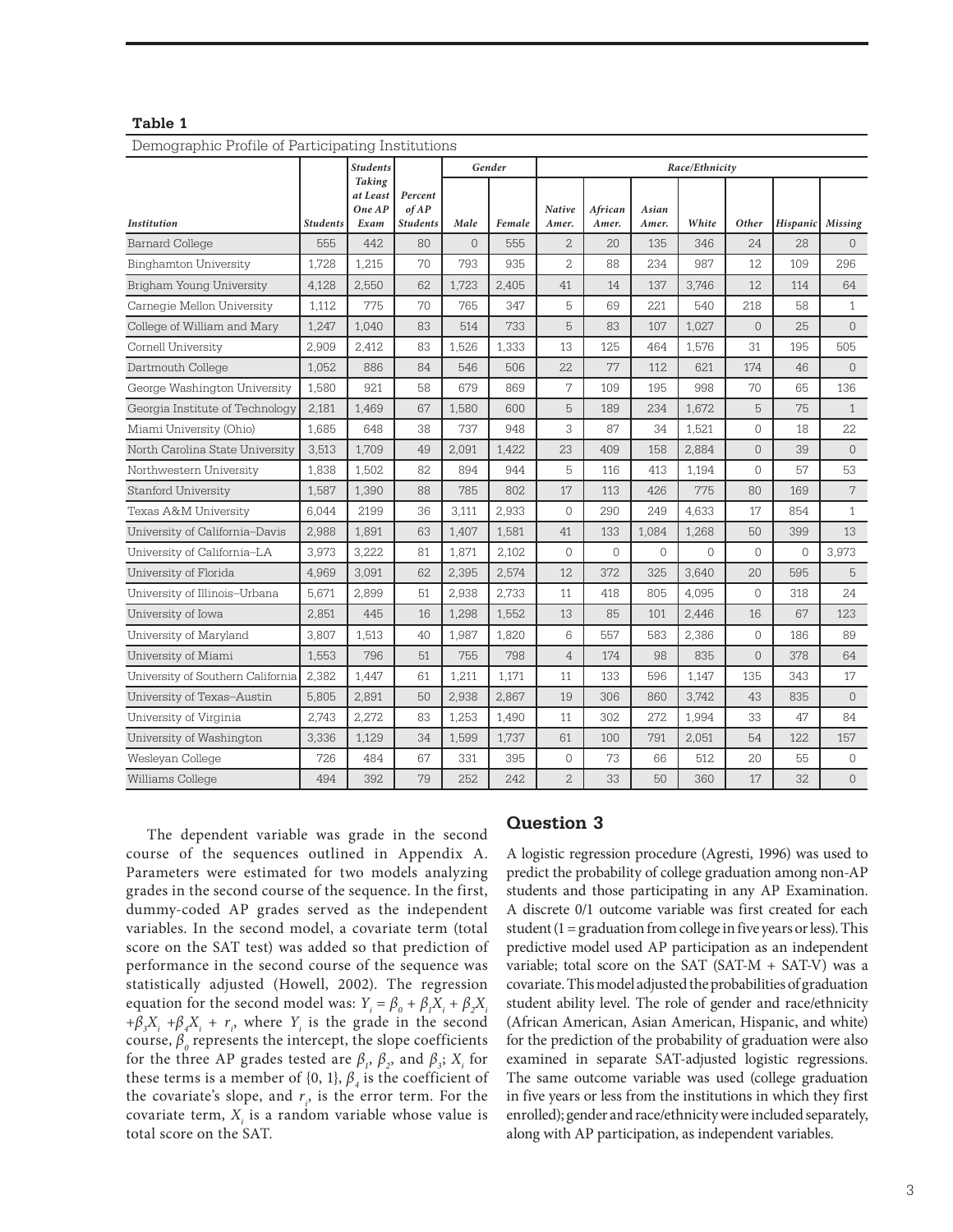#### **Questions 2, 4, and 5**

These questions were addressed by comparing frequencies and percentages of students with various characteristics. As opposed to Question 1, which examined performance of a subset of AP students (those scoring 3 or higher), the AP sample for Questions 2 through 5 included students earning any AP grade from 1 to 5.

# Results

#### Question 1

**Is the performance in intermediate-level courses into which AP students are placed comparable to that of non-AP students? Is the performance comparable after accounting for group differences based on SAT scores?**

Table 2 provides a summary of the regression analysis predicting course grade based on AP grade and SAT total score. The comparisons are based on AP students receiving advanced placement compared to non-AP students who first took the introductory course in the discipline at the college. Shown in the table are the course grade averages of the non-AP students and the difference between that course grade average and the averages for those earning AP grades of 3 through 5. An asterisk indicates a difference that is statistically significant at the .05 level. Additionally, the table provides the estimated differences in course grade averages after accounting for the average SAT score differences between the non-AP group and the three AP groups. Because the AP students had higher average SAT scores, the differences in the average course grades of three AP groups and the non-AP group is less when SAT scores are used in the regression

model. For all but six entries in the table, AP students have higher grade averages than the non-AP students. Most of the SAT-adjusted comparisons favor the AP students, and more than half are statistically significant.

The current analyses of college grades in identified course sequences indicate that AP students perform well when placed directly into intermediate college courses after receiving advanced placement for the introductory college course. The results generally parallel findings reported by Morgan and Ramist (1998), which used a different statistical approach to provide comparative grade information aggregated across colleges.

Parameter estimates obtained from 10 separate regressions modeling course grades by AP Exam performance, along with their standard errors, are presented in Appendix B. Also shown are the parameter estimates when total SAT score was used in the regression model.

#### Question 2

#### **Does participation in AP courses serve to encourage or discourage future course work in the discipline? Do AP students take more or less course work in the areas in which they took AP Exams?**

Since a concern voiced by colleges is that those taking AP courses will not continue to take courses in areas closely related to the discipline characterized by that exam, the number of courses taken by students in the areas related to each AP Exam was examined. Table 3 presents the percentages of AP and non-AP students taking at least a single college course in a closely allied discipline. This comparison is included to show the relative extent to which AP and non-AP students were exposed to disciplines closely related to each AP Exam.

**Table 2** 

|                     | <u>Differences in 1 enormance in miermeatate Obarses' ur prageme Obilbated to Mail ur prageme</u> |              |                                           |                      |        |                                                |                |        |  |
|---------------------|---------------------------------------------------------------------------------------------------|--------------|-------------------------------------------|----------------------|--------|------------------------------------------------|----------------|--------|--|
|                     |                                                                                                   |              | Average Differences in Course Performance |                      |        | SAT-Adjusted Differences in Course Performance |                |        |  |
|                     |                                                                                                   | $Non-AP$     |                                           | <b>AP Exam Grade</b> |        | <b>AP Exam Grade</b>                           |                |        |  |
| $AP$ Exam           | $\mathbf N$                                                                                       | Course Grade | 3                                         | 4                    | 5      | 3                                              | $\overline{4}$ | 5      |  |
| U.S. History        | 752                                                                                               | 2.87         | .18                                       | $.46*$               | $.61*$ | .17                                            | $.43*$         | $.57*$ |  |
| Biology             | 3.743                                                                                             | 2.80         | .07                                       | $.29*$               | $.63*$ | .03                                            | $.17*$         | $.43*$ |  |
| Chemistry           | 5,085                                                                                             | 2.88         | .06                                       | $.22\,$              | $.33*$ | $-.08$                                         | .03            | .11    |  |
| Macroeconomics      | 6,080                                                                                             | 2.88         | .16                                       | $-.03$               | $.68*$ | .05                                            | $-.33*$        | .33    |  |
| English**           | 9.057                                                                                             | 3.04         | $.33*$                                    | $.44*$               | $.79*$ | $.22*$                                         | $.28*$         | $.59*$ |  |
| <b>U.S. G&amp;P</b> | 3,425                                                                                             | 2.76         | $.17*$                                    | $.41*$               | $.51*$ | .08                                            | $.22*$         | $.26*$ |  |
| Calculus AB         | 5,932                                                                                             | 2.43         | $.26*$                                    | $.47*$               | $.91*$ | $.21*$                                         | $.35*$         | $.72*$ |  |
| Calculus BC         | 5.411                                                                                             | 2.50         | $.50*$                                    | $.95*$               | $.96*$ | $.42*$                                         | $.85*$         | $.77*$ |  |
| Psychology          | 4,440                                                                                             | 2.90         | .10                                       | .19                  | $.88*$ | .11                                            | .09            | .63    |  |
| Spanish Language    | 1,104                                                                                             | 3.11         | $.16*$                                    | $.22*$               | $.82*$ | .12                                            | .17            | $.76*$ |  |

Differences in Performance in Intermediate Courses, AP Students Compared to Non-AP Students

 $p < .05$ .

\*\* English refers to AP candidates taking either English Literature and Composition or English Language and Composition.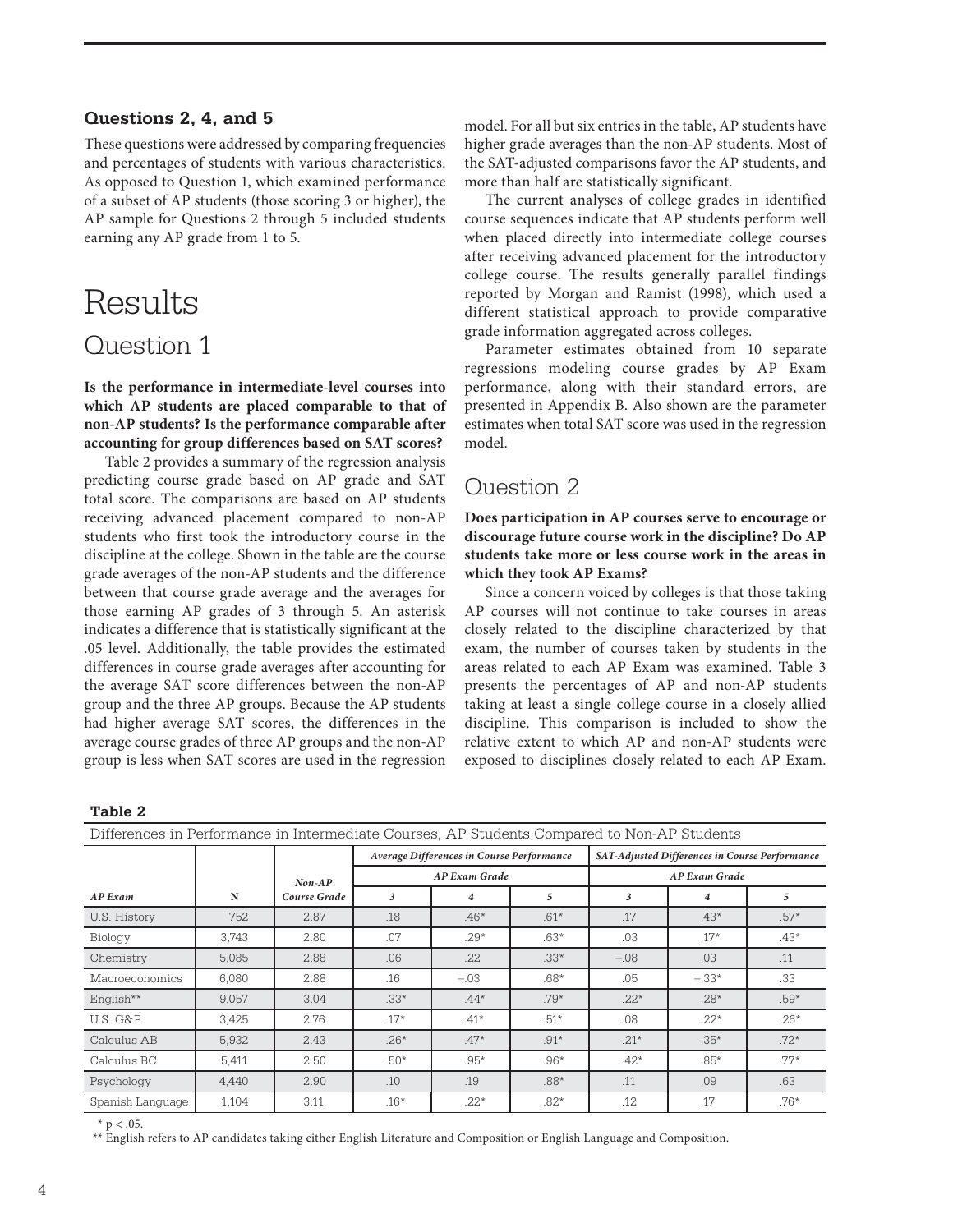The percentages for non-AP students are based on all the non-AP students in the sample. The percentages for AP students are based on the students who took the indicated AP Exam in high school. Table 3 also shows the number of courses taken by all AP and non-AP students in related academic areas.

For six AP Exams (United States History, English Literature and Composition, United States Government and Politics, Comparative Government and Politics, Calculus AB, and Calculus BC), the percentage of non-AP students taking at least one course in closely related disciplines was marginally higher than the percentage for students who took the corresponding AP Exam. However, for eight AP Exams (all three AP Exams in art, both AP Exams in computer science, both AP Exams in French, and the AP German Language Exam) the percentage of non-AP students taking at least one course in closely related disciplines was less than half than the percentage for students who took the corresponding AP Exam.

With the single exception of the students who took the AP English Literature and Composition Exam, AP students took a greater number of courses in an academic area related to their AP Exam than their non-AP counterparts. Indeed, AP students taking the three AP Exams in art, the two AP Exams in French, the higherlevel AP Exam in computer science, the AP German Language Exam, or the AP Music Theory Exam took at least five times as many courses in a related area as did members of the non-AP student group. Given the data, there are few signs of AP Exams serving to discourage continued college course work. There are many more signs that taking an AP Exam in a discipline is followed by substantial course work in an area closely related to the discipline.

#### Question 3

**Are graduation rates at the university where the student first enrolled higher for AP students compared to those of non-AP students? Are the graduation rates similar after accounting for group differences based on SAT scores? Are the graduation rates for racial/ethnic minority students who took AP higher than those for non-AP racial/ethnic minority students?**

The time to graduation for both groups of students was first determined, with students assigned to categories describing length of time to college graduation. Table 4 provides unweighted percentages of AP and non-AP students in each category: graduation in four years or less, graduation in five years, and nongraduation due to dropout, transfer, or completing their degree in more than five years. As can be seen in the table, while only 45 percent of the non-AP students completed their studies at the university within four years, 63 percent of those with at least one AP Exam grade earned a degree within

#### **Table 3**

Amount of College Course Work in a Closely Related Discipline

| - 1001 11110                              |                                                              |                                                              |                                             |                                             |
|-------------------------------------------|--------------------------------------------------------------|--------------------------------------------------------------|---------------------------------------------|---------------------------------------------|
|                                           | AP<br><b>Students</b>                                        | $Non-AP$<br><b>Students</b>                                  | All AP<br>Students:                         | All Non-AP<br>Students:                     |
| <b>AP</b> Exam                            | Taking at<br>Least One<br>Course in<br>a Related<br>Area (%) | Taking at<br>Least One<br>Course in<br>a Related<br>Area (%) | Number<br>of Courses<br>in Related<br>Areas | Number<br>of Courses<br>in Related<br>Areas |
| U.S. History                              | 61                                                           | 70                                                           | 1.7                                         | 1.6                                         |
| Art History                               | 45                                                           | 14                                                           | 1.5                                         | 0.3                                         |
| Art-Drawing                               | 36                                                           | 9                                                            | 4.4                                         | 0.3                                         |
| Art-General                               | 43                                                           | 9                                                            | 4.4                                         | 0.3                                         |
| Biology                                   | 63                                                           | 59                                                           | 4.5                                         | 2.6                                         |
| Chemistry                                 | 71                                                           | 56                                                           | 5.5                                         | 2.7                                         |
| Computer Science A                        | 58                                                           | 28                                                           | 3.7                                         | 0.9                                         |
| Computer Science<br>AB                    | 56                                                           | 28                                                           | 4.9                                         | 0.9                                         |
| Microeconomics                            | 74                                                           | 46                                                           | 2.6                                         | 1.2                                         |
| Macroeconomics                            | 68                                                           | 46                                                           | 2.1                                         | 1.2                                         |
| English Language<br>and Composition       | 96                                                           | 92                                                           | 3.3                                         | 3.1                                         |
| English Literature<br>and Composition     | 83                                                           | 96                                                           | 3.2                                         | 3.3                                         |
| European History                          | 59                                                           | 59                                                           | 1.9                                         | 1.3                                         |
| French Language                           | 56                                                           | 13                                                           | 2.2                                         | 0.4                                         |
| French Literature                         | 59                                                           | 13                                                           | 2.2                                         | 0.4                                         |
| German Language                           | 54                                                           | 7                                                            | 2.5                                         | 0.2                                         |
| U.S. Government<br>and Politics           | 60                                                           | 70                                                           | 2.8                                         | 2.3                                         |
| Comparative<br>Government and<br>Politics | 51                                                           | 63                                                           | 2.7                                         | 2.2                                         |
| Latin*                                    | 25                                                           | 13                                                           | 0.9                                         | 0.2                                         |
| Calculus AB                               | 84                                                           | 90                                                           | 7.7                                         | 5.7                                         |
| Calculus BC                               | 89                                                           | 90                                                           | 10.7                                        | 5.7                                         |
| Music Theory                              | 56                                                           | 30                                                           | 10.1                                        | 1.0                                         |
| Physics B                                 | 72                                                           | 59                                                           | 8.2                                         | 4.2                                         |
| Physics Mechanics                         | 70                                                           | 59                                                           | 10.0                                        | 4.2                                         |
| Physics E & M                             | 80                                                           | 59                                                           | 11.3                                        | 4.2                                         |
| Psychology                                | 68                                                           | 61                                                           | 3.2                                         | 1.7                                         |
| Spanish Language                          | 44                                                           | 27                                                           | 1.9                                         | 0.8                                         |
| Spanish Literature                        | 50                                                           | 27                                                           | 2.2                                         | 0.8                                         |

\* Latin refers to AP candidates taking either Latin Literature or Latin: Vergil.

#### **Table 4**

| Time to Graduation for AP and Non-AP College |  |
|----------------------------------------------|--|
| Students                                     |  |

|        | Percent Within<br>4 Years | Percent in<br>5 Years | Percent<br>Dropout/Transfer/> 5 Years |  |  |
|--------|---------------------------|-----------------------|---------------------------------------|--|--|
| AP     | 62.8                      | 14.5                  | 22.7                                  |  |  |
| Non-AP | 44.8                      | 17 N                  | 38.2                                  |  |  |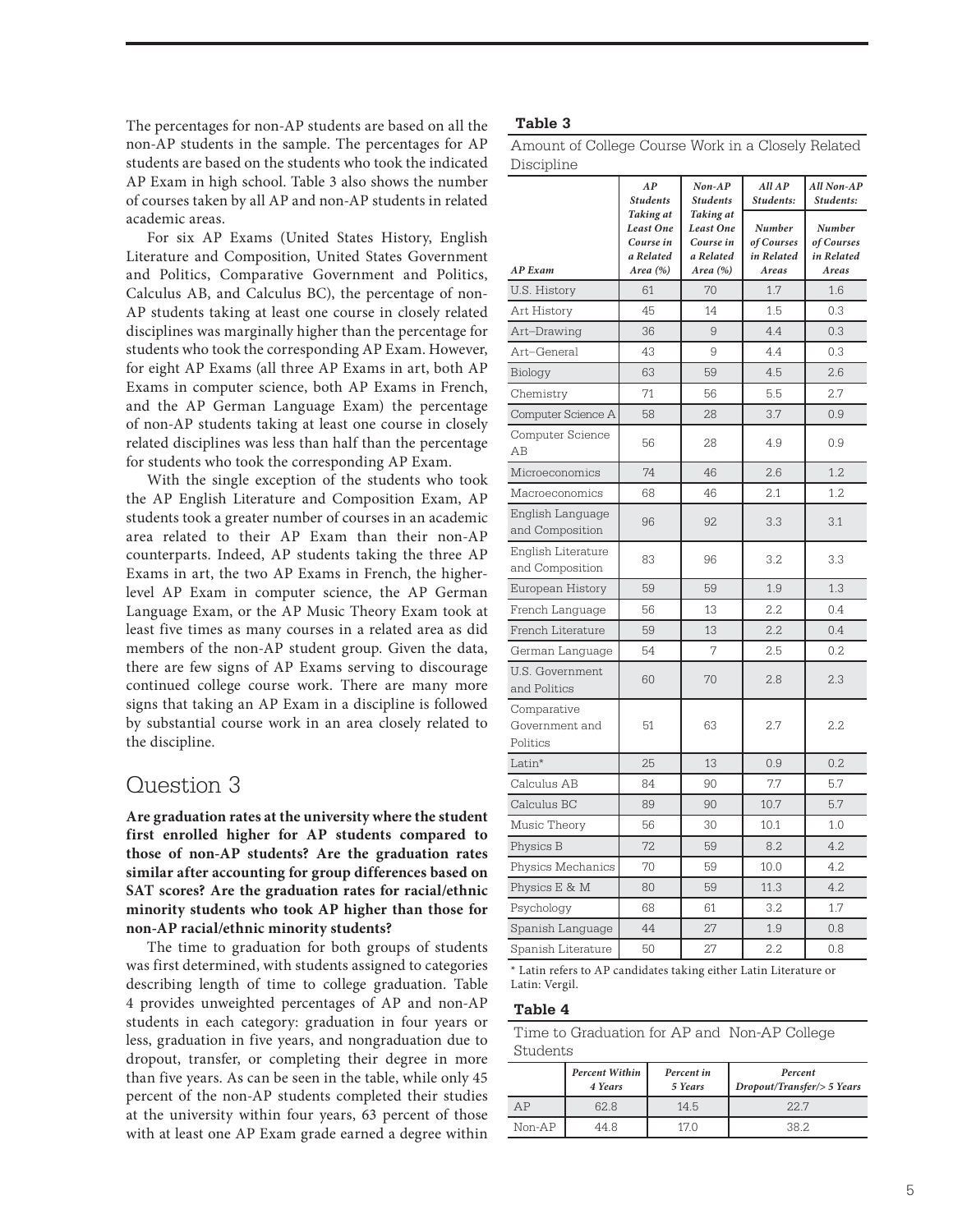four years. After five years, 77 percent of AP students had completed their degree at their original institution, while only 62 percent of the non-AP students had earned their degree at their original institution.

A set of logistic regressions was conducted to further examine these results. Table 5 indicates that even after accounting for the higher SAT scores of the AP students, the odds ratio for graduation is 61 percent higher for those in the AP group. These results led to a model predicting graduation from AP participation that controlled for SAT score, a proxy variable for student achievement level.

As with Question 2, all AP students are included in the analyses. The predicted probabilities of graduation when using total score on the SAT as a predictor variable are shown in Figure 1. Two subgroups are shown: students who have taken at least one AP Examination and those who have not taken an AP Exam. For both groups between SAT total scores of 800 and 1200, a 400-point increase in total SAT score is associated with approximately an 8 percent increase in the predicted probability of graduation. As indicated in the figure, the predicted probability for non-AP students with SAT total scores of 800 graduating in five years is 58 percent, while the corresponding probability at the total score of 1200 is 66 percent. Figure 1 shows that 76 percent of AP students with SAT scores of 1200 graduate in five years. Only 66 percent of those with the same SAT total score, but without an AP Exam grade, graduate in five years. The 10 percent difference in the probabilities is generally consistent up and down the SAT score scale.

Preliminary analyses also revealed that gender significantly enhances model fit to the data as detected by likelihood statistics. Gender was therefore added as a variable to the logistic regression model. Figure 2 shows that throughout the SAT score scale, the probabilities of females graduating within five years are about 10 percent higher than those for males. Figure 2 shows for those with SAT scores of 1200, the probability of graduation is approximately 81 percent for females who took an AP Exam,

#### **Table 5**

Analyses of Four Logistic Regression Models Predicting College Graduation





Figure 1. Probability of graduation predicted by AP participation with total SAT score (mathematics and verbal) as a covariate.

72 percent for females who did not take an AP Exam, 71 percent for males with an AP grade, and 60 percent for males who did not take an AP Exam. A deviance test reveals that gender significantly contributes to model fit ( $\chi^2 = 21.0$ ,  $df = 1$ , *p* < 0.01). Including a gender by AP participation interaction term does not significantly contribute to the predicted probability of graduation. A likelihood ratio *χ*<sup>2</sup> test indicates that AP males statistically significantly differ in probability of graduation compared to non-AP males, and AP females similarly differ from non-AP females (*p* < 0.001). In addition, AP males and females significantly differ in probability of graduation, as do non-AP females and males (*p* < 0.001). The likelihood ratio  $\chi^2$  test indicates that the difference between predicted probabilities of graduation among non-AP females and AP males is not statistically significant ( $p > 0.05$ ).

Time to graduation for African Americans, Asian Americans, Hispanics, and whites are presented in Table 6. The percentages for each racial/ethnic group at a given college are weighted by the total number of students in the sample at that college. The percentage of students not



**Figure 2.** Probability of graduation predicted by AP participation and gender, adjusted for SAT score (mathematics and verbal).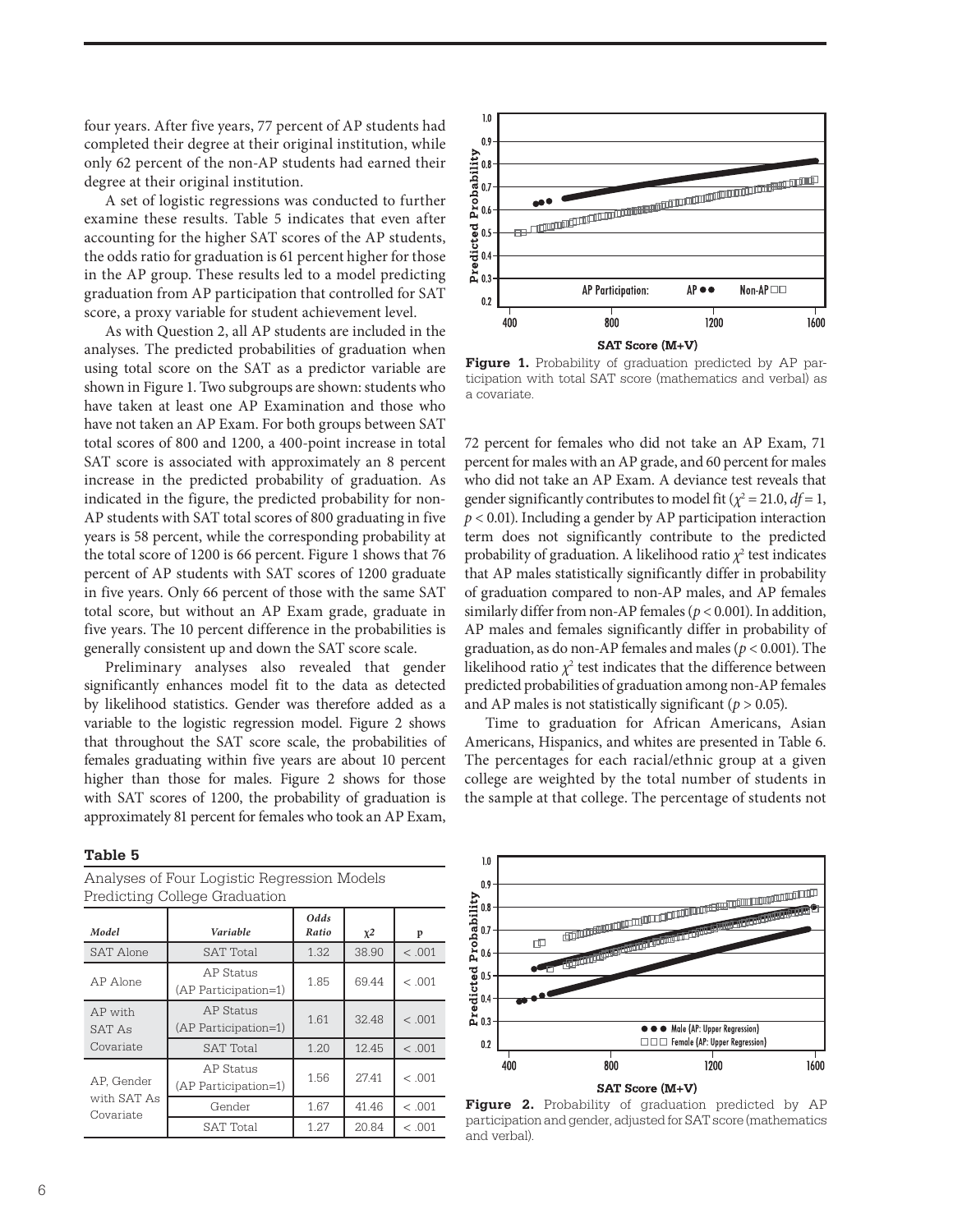#### **Table 6**

Weighted Latency to Graduation by Racial/Ethnic Group

|                        | % Graduating            |         | % Not Graduating                   |  |  |  |  |  |
|------------------------|-------------------------|---------|------------------------------------|--|--|--|--|--|
| Racial/Ethnic<br>Group | <b>4 or Fewer Years</b> | 5 Years | (Dropout/Transfer/<br>$> 5$ Years) |  |  |  |  |  |
| African American       |                         |         |                                    |  |  |  |  |  |
| AP                     | 47.9                    | 16.5    | 35.5                               |  |  |  |  |  |
| Non-AP                 | 39.7                    | 16.8    | 43.5                               |  |  |  |  |  |
| Asian American         |                         |         |                                    |  |  |  |  |  |
| AP                     | 58.8                    | 18.1    | 23.2                               |  |  |  |  |  |
| Non-AP                 | 46.1                    |         | 34.3                               |  |  |  |  |  |
| Hispanic               |                         |         |                                    |  |  |  |  |  |
| AP                     | 49.7                    | 17.8    | 32.5                               |  |  |  |  |  |
| Non-AP                 | 36.0                    | 17.8    | 46.1                               |  |  |  |  |  |
| White                  |                         |         |                                    |  |  |  |  |  |
| AP                     | 60.8                    | 15.3    | 23.9                               |  |  |  |  |  |
| Non-AP                 | 51.7                    | 15.5    | 32.8                               |  |  |  |  |  |

Note: Percentages may not sum to 100 due to rounding.

graduating within five years is at least 8 percentage points higher for non-AP students in each of the four groups. The percentage difference is the smallest for African American students (36 percent versus 44 percent). The weighting procedure standardized the raw cell frequencies, making them easily comparable.

Figure 3, based on logistic regression analyses, displays in four panels the probability of graduation within five years given SAT scores for each of the four racial/ethnic groups tested. The differences between AP students and those who did not take AP are pronounced within each of the four groups, with an approximately 8- to 12-percentage point difference in graduation rate regardless of SAT score level. The panels in Figure 3 also reveal that the probabilities of graduation at all levels of SAT scores are higher for Asian American and white students than those for African American and Hispanic students.

#### Question 4

#### **Do AP students graduate with majors in the discipline in which students took AP Exams more often than other college students?**

The majors of graduating college students were examined. Students who did not graduate were not included in the analyses. If AP courses are viewed by students as just an alternative way to meet college graduation requirements or if the AP courses are not meeting the needs of students, one consequence is that students may decide not to major in a discipline closely related to their AP Exams. For each AP Exam, Table 7 provides the proportion of students who took the AP Exam and who also graduated with a major that was determined to be in a discipline closely related to the AP Exam. The majors corresponding to the AP Exams are listed within the second column of Table 7. These same majors were used to define the course work areas for the analyses displayed in Table 3. In order to make comparisons, Table 7 also includes the percentages of students who did not take any AP Exam and who graduated with a major in the discipline closely related to the AP Exam. As found by Morgan and Maneckshana (2000), the percentages were the highest for the AP courses in physics with nearly 40 percent of those taking the AP Physics C: Electricity and Magnetism Exam majoring in a discipline closely related to physics. In contrast, only 8 percent of the non-AP students graduated with a degree in an area related to physics. The lowest percentages (4 percent) are found for those taking an AP Exam in a foreign language. However, the corresponding percentages for the non-AP population are all less than 1 percent. As can be seen in the table, the percentages for all AP Exams except the English exams and the economics exams are at least twice as high for the AP students as for those who did not take an AP Exam. The students who took the AP Exams in Studio Art, Art History, Computer Science AB, French



**Figure 3.** Probability of graduation predicted by AP participation and racial/ethnic group, adjusted for SAT score (mathematics and verbal).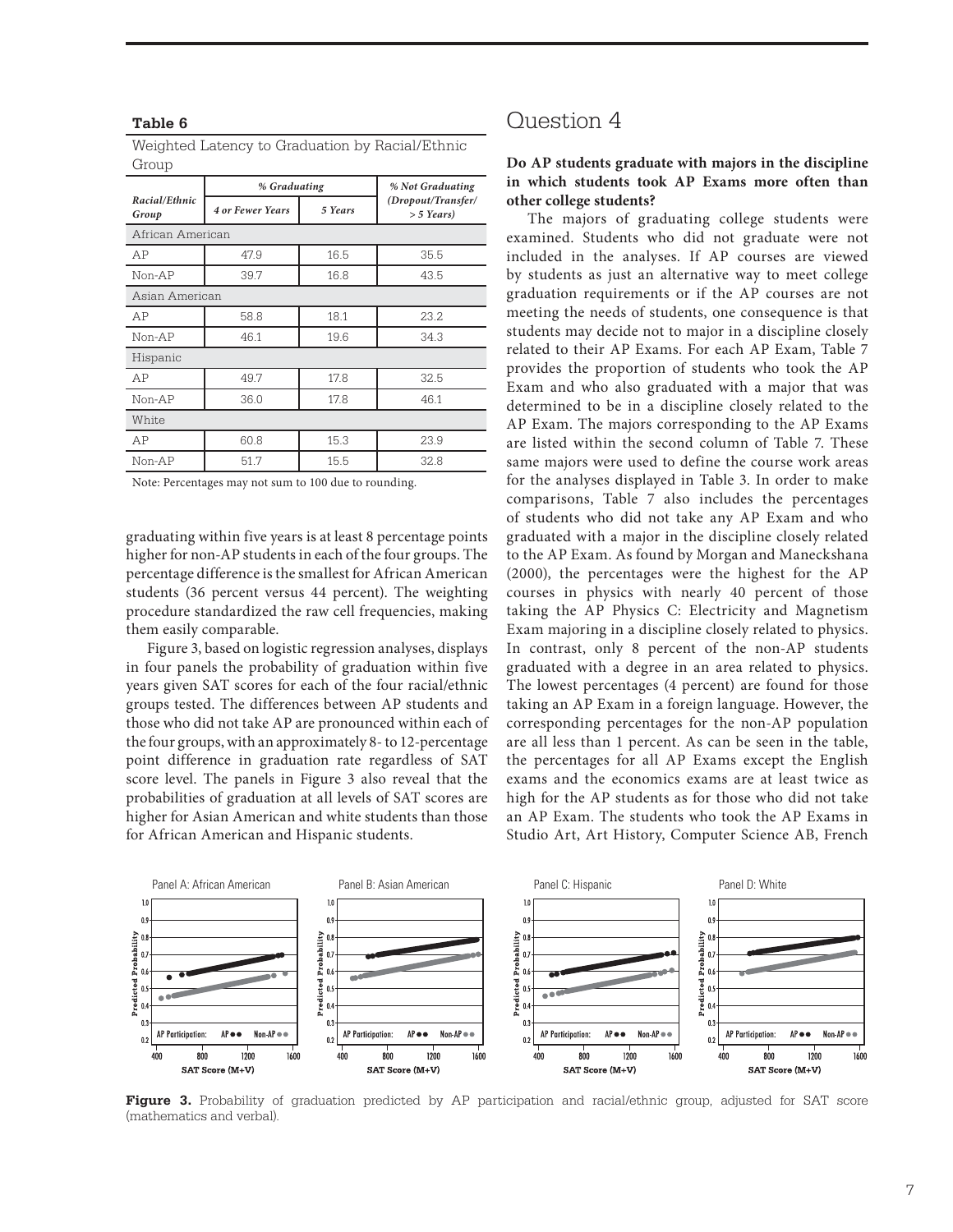#### **Table 7**

| AP Exam                                | <b>Majors Related to AP Exam</b>                                                                                                                                                                                                                | <b>AP</b> Graduates<br>with Closely<br>Related<br>Majors (%) | $Non-AP$<br><b>Graduates with</b><br><b>Closely Related</b><br>Majors (%) |
|----------------------------------------|-------------------------------------------------------------------------------------------------------------------------------------------------------------------------------------------------------------------------------------------------|--------------------------------------------------------------|---------------------------------------------------------------------------|
| U.S. History                           | American Civilization, American Studies, History, History Teaching,<br>International Affairs                                                                                                                                                    | 5%                                                           | 2%                                                                        |
| Art History                            | Art, Art History, Fine Art                                                                                                                                                                                                                      | 5%                                                           | $< 1\%$                                                                   |
| Art-Drawing                            | Art, Illustration                                                                                                                                                                                                                               | 13%                                                          | $1\%$                                                                     |
| Art-General                            | Art, Art Education                                                                                                                                                                                                                              | 18%                                                          | 1%                                                                        |
| Biology                                | Animal Science, Biology, Applied Biology, Biological Studies, Biology and<br>Society, Psychobiology, Biology Technology, Botany, Zoology                                                                                                        | 19%                                                          | 6%                                                                        |
| Chemistry                              | Chemistry, Biochemistry, Chemistry Education, Chemical Engineering,<br>Textile Chemistry                                                                                                                                                        | 15%                                                          | 2%                                                                        |
| Computer Science A                     | Computer Science Information Systems, Computer Science, Computer<br>Engineering, Information Systems                                                                                                                                            | 19%                                                          | 3%                                                                        |
| Computer Science AB                    | Computer Science Information Systems, Computer Science, Computer<br>Engineering, Information Systems                                                                                                                                            | 32%                                                          | 3%                                                                        |
| Microeconomics                         | Economics                                                                                                                                                                                                                                       | 11%                                                          | 7%                                                                        |
| Macroeconomics                         | Economics, International Business                                                                                                                                                                                                               | 10%                                                          | 7%                                                                        |
| English Language and<br>Composition    | English, English and Rhetoric, English Teaching, Communication Arts,<br>Comparative Literature, Dramatic Literature, Journalism                                                                                                                 | 8%                                                           | 6%                                                                        |
| English Literature and<br>Composition  | English, English and Rhetoric, English Teaching, Communication Arts,<br>Comparative Literature, Dramatic Literature, Journalism                                                                                                                 | 8%                                                           | 6%                                                                        |
| European History                       | History, International Affairs, Political Science                                                                                                                                                                                               | 11%                                                          | 4%                                                                        |
| French Language                        | French, French Studies, French Teaching                                                                                                                                                                                                         | 4%                                                           | $< 1\%$                                                                   |
| French Literature                      | French                                                                                                                                                                                                                                          | 4%                                                           | $< 1\%$                                                                   |
| German Language                        | German                                                                                                                                                                                                                                          | 6%                                                           | $< 1\%$                                                                   |
| U.S. Government and<br>Politics        | Political Science, American Studies (Civilization), Political Communication,<br>Government                                                                                                                                                      | 11%                                                          | 5%                                                                        |
| Comparative<br>Government and Politics | Political Science, International Studies, International Affairs (Relations),<br>European History, Government                                                                                                                                    | 17%                                                          | 6%                                                                        |
| Latin*                                 | Classics                                                                                                                                                                                                                                        | 7%                                                           | $<$ 1%                                                                    |
| Calculus AB                            | Engineering (Aerospace, Agricultural Ceramic, Chemical, Civil, Computer,<br>Electrical), Applied Mathematics (Mathematics), Civil and Environmental<br>Engineering, Computer Science, Economics and Math, Engineering Science<br>and Technology | 21%                                                          | 10%                                                                       |
| Calculus BC                            | Engineering (Aerospace, Agricultural Ceramic, Chemical, Civil, Computer,<br>Electrical), Applied Mathematics (Mathematics), Civil and Environmental<br>Engineering, Computer Science, Economics and Math, Engineering Science<br>and Technology | 30%                                                          | 10%                                                                       |
| Music Theory                           | Music, Music Education                                                                                                                                                                                                                          | 18%                                                          | $1\%$                                                                     |
| Physics: B                             | Engineering (Aerospace, Ceramic, Chemical, Civil, Computer, Electrical,<br>Industrial, Materials, Mechanical, Nuclear, Textile), Physics, Physics<br>Teaching, Applied Physics, Engineering Physics                                             | 26%                                                          | 8%                                                                        |
| Physics: Mechanics                     | Engineering (Aerospace, Ceramic, Chemical, Civil, Computer, Electrical,<br>Industrial, Materials, Mechanical, Nuclear, Textile), Physics, Physics-<br>Astronomy, Applied Physics, Engineering Physics                                           | 38%                                                          | 8%                                                                        |
| Physics: Electricity<br>and Magnetism  | Engineering (Aerospace, Ceramic, Chemical, Civil, Computer, Electrical,<br>Industrial, Materials, Mechanical, Nuclear, Textile), Honors Physics, Physics,<br>Physics-Astronomy, Applied Physics, Engineering Physics                            | 39%                                                          | 8%                                                                        |
| Psychology                             | Psychology, Human Resources Management, Human Development and the<br>Family                                                                                                                                                                     | 13%                                                          | 5%                                                                        |
| Spanish Language                       | Spanish, Spanish Teaching, Spanish American Literature                                                                                                                                                                                          | 4%                                                           | $< 1\%$                                                                   |
| Spanish Literature                     | Spanish, Spanish American Literature                                                                                                                                                                                                            | 4%                                                           | $< 1\%$                                                                   |

Percentage of Students Majoring in a Discipline Closely Related to the AP Exam

 $^\star$  Latin refers to AP candidates taking either Latin Literature or Latin: Vergil.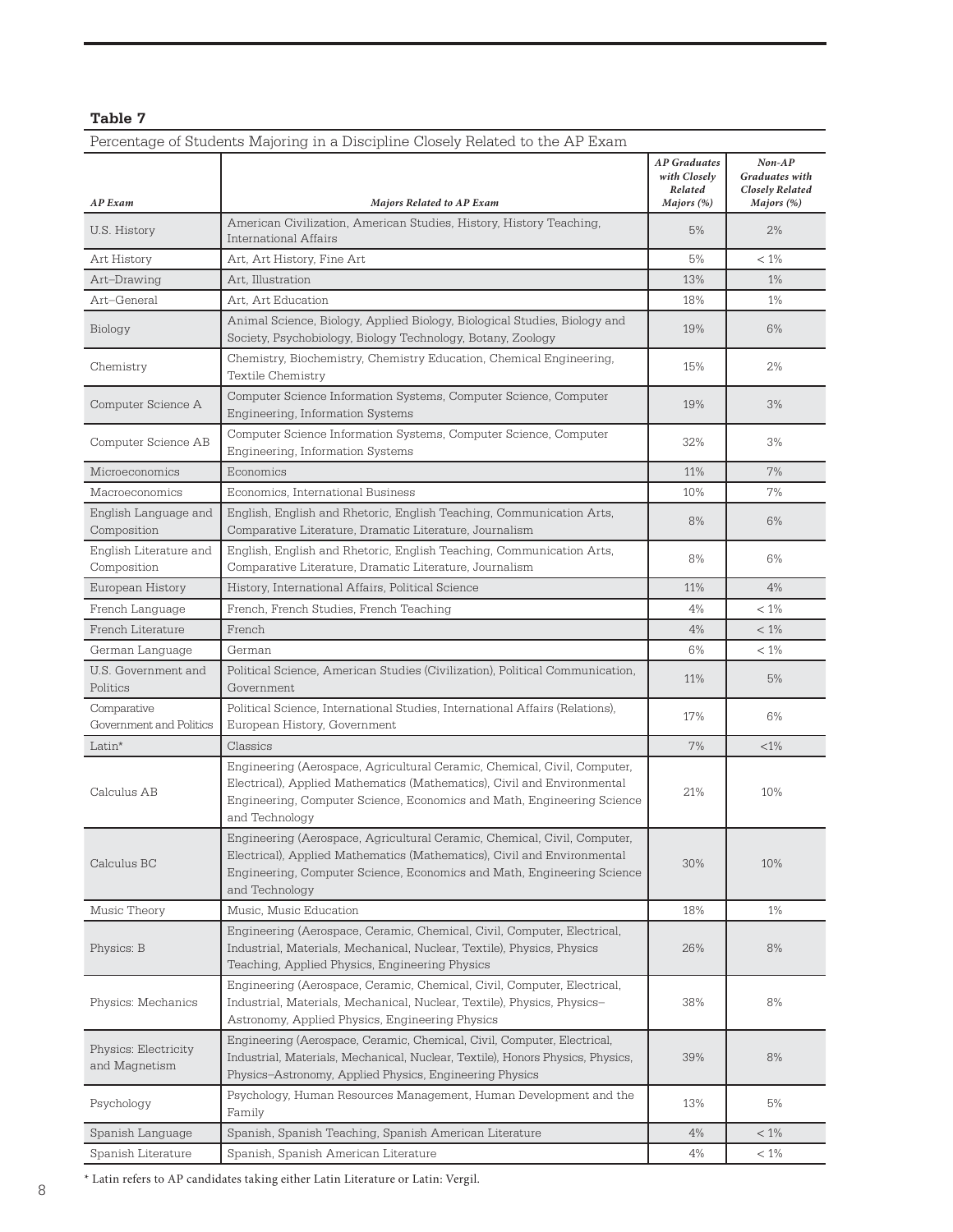Language, French Literature, German Language, Latin<sup>1</sup>, and Music Theory were at least 10 times more likely to major in an area related to the specific AP Exam than non-AP students. These data also serve to reinforce the earlier findings in Question 2 that taking an AP Exam may serve to encourage students to take continued course work in areas closely related to the AP Exam.

#### Question 5

#### **Do females and underrepresented minorities who take AP mathematics and science courses continue their study of mathematics and science in college?**

The question of whether taking AP math and science courses encourages females and underrepresented minorities to pursue academic study in these areas can be approached in several ways. The approach used in this paper was to determine whether students who take a particular math and science AP Exam majored in an area related to the exam. Table 8 is similar in format to Table 7. The table provides, for the two gender groups and four racial/ethnic groups, the proportion of students who took the AP Exam and also graduated with a major determined to be closely related to the discipline of the AP Exam. Table 8 also provides, for the two gender groups and four racial/ethnic groups, the percentages of non-AP students majoring in a discipline closely related to the AP Exam. The percentages in the table are a result of weighting the percentages of each group within each university by the number of students attending that university. This weighting preserves the nature of the within-college and within-racial/ethnic group differences between the AP and non-AP groups.

All comparisons of the AP students with the non-AP students show that the AP science and math students are much more likely to major in a field closely related to the AP math and science exam taken than are non-AP students. For most AP courses, the percentages for African American and Hispanic AP students taking related courses are at least four times the corresponding percentages for non-AP students. The ratios of the AP students and non-AP student percentages for females are most striking for students majoring in chemistry, computer science, and physics.

### Discussion

This study adds to the research literature concerning AP students in college. The study compared those students who took at least one AP Exam with those college students who did not take an AP Exam. This research was not able to answer questions concerning those students who took AP courses but chose not to take AP Exams. Perhaps in the future, the College Board will be able to track these students.

Based on the results of this study, for most AP Exams, students with AP grades of 3 or better had higher grade averages in intermediate college courses than did the non-AP students who first took an introductory course.

As was true in Morgan and Ramist (1998), the course grade averages for students with AP grades of 5 are much higher than those for both AP students earning lower grades and those for the non-AP group. This was also true, although to a lesser extent, after accounting for SAT score differences. The course grade averages for those with AP grades of 4 and AP grades of 3, however, are often close. While comparisons of course averages of the groups

#### **Table 8**

Percentage of Students Majoring in a Discipline Closely Related to the AP Exam by Gender and Racial/Ethnic Group

| racial penne arcap     |                                                                         |                     |          |       |        |                                                                             |                   |                     |                |                |                |                |
|------------------------|-------------------------------------------------------------------------|---------------------|----------|-------|--------|-----------------------------------------------------------------------------|-------------------|---------------------|----------------|----------------|----------------|----------------|
|                        | Percent of AP Students Majoring in<br>Related Math/Science Content Area |                     |          |       |        | Percent of Non-AP Students Majoring in<br>Related Math/Science Content Area |                   |                     |                |                |                |                |
|                        | Asian<br>American                                                       | African<br>American | Hispanic | White | Female | Male                                                                        | Asian<br>American | African<br>American | Hispanic       | White          | Female         | Male           |
| Biology                | 22                                                                      | 18                  | 16       | 18    | 20     | 17                                                                          | 7                 | 6                   | $\overline{4}$ | 5              | 6              | 5              |
| Chemistry              | 17                                                                      | 14                  | 13       | 14    | 15     | 15                                                                          | $\overline{2}$    | 2                   | $\overline{2}$ | $\mathbf{1}$   | 1              | 2              |
| Computer<br>Science A  | 15                                                                      | 14                  | 17       | 20    | 11     | 20                                                                          | 3                 | $\overline{2}$      | $\mathcal{D}$  | 3              | $\mathbf{1}$   | $\overline{4}$ |
| Computer<br>Science AB | 9                                                                       | 26                  | 15       | 28    | 12     | 33                                                                          | 3                 | 2                   | 2              | $\overline{2}$ | $\mathbf{1}$   | 4              |
| Calculus AB            | 2.1                                                                     | 2.1                 | 23       | 2.2.  | 11     | 28                                                                          | 12.               | 9                   | 8              | 8              | $\overline{4}$ | 13             |
| Calculus BC            | 32                                                                      | 28                  | 23       | 35    | 16     | 36                                                                          | 11                | 9                   | 6              | 8              | 4              | 13             |
| Physics B              | 24                                                                      | 31                  | 25       | 2.7   | 16     | 28                                                                          | 10                | 7                   | 8              | 7              | 3              | 11             |
| Physics<br>Mechanics   | 34                                                                      | 29                  | 41       | 38    | 22     | 40                                                                          | 10                | 6                   | 7              | $\overline{ }$ | 3              | 11             |
| Physics E and M        | 39                                                                      | 48                  | 47       | 40    | 25     | 40                                                                          | 10                | 6                   | 7              | 7              | $\overline{2}$ | 10             |

1 The data from the two AP Latin Exams were combined due to the small numbers of students taking the AP Latin Exams.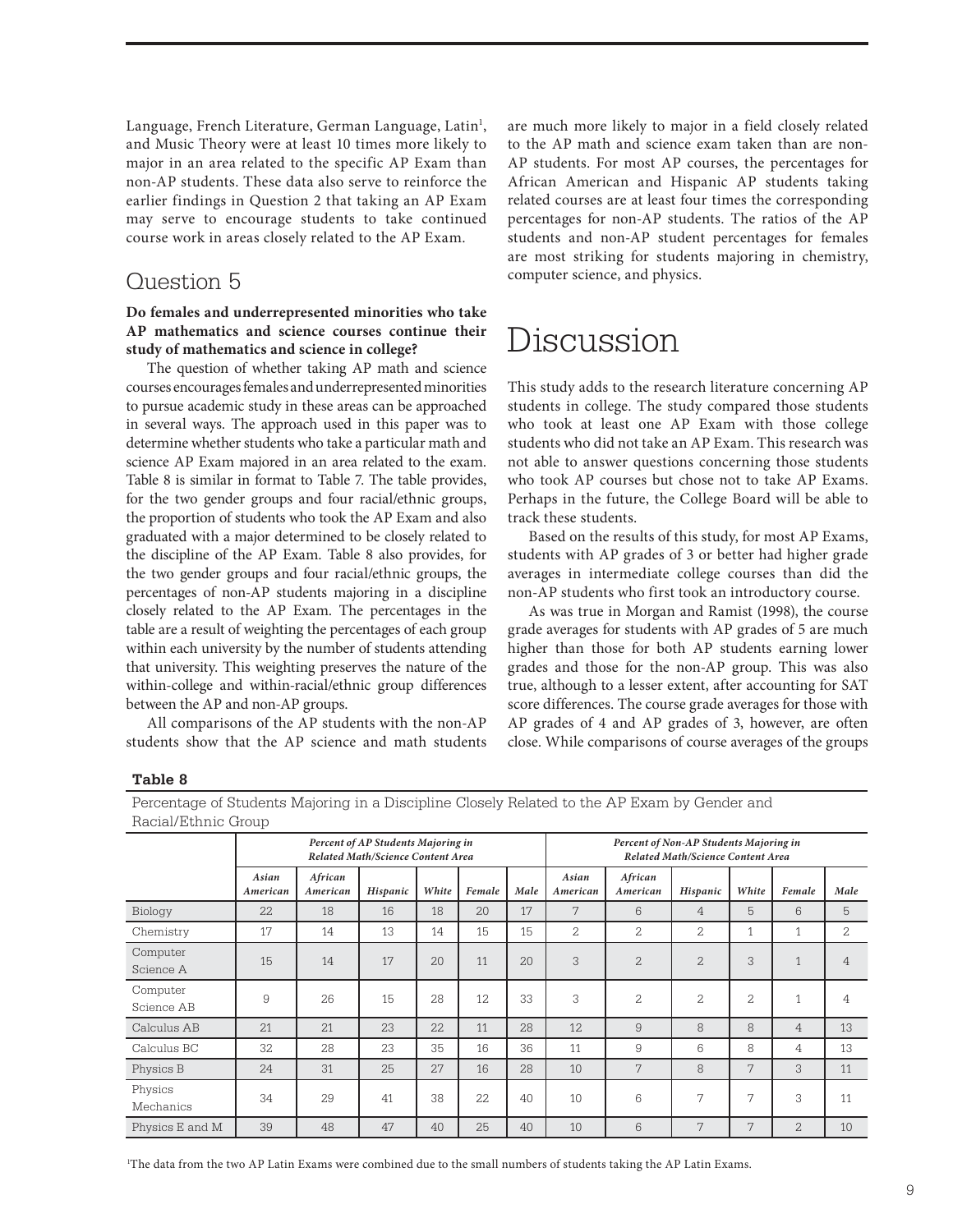earning the different AP grades is outside the primary focus of this research, the pattern of somewhat small differences between those with AP grades of 4 and those with AP grades of 3 suggests that colleges with AP policies of awarding advanced placement only to those with AP grades of 4 or higher might want to consider awarding advanced placement to those with AP grades of 3.

AP students to a large extent graduate earlier than non-AP students. These findings apply within all the racial/ ethnic and gender groups studied. Although students without SAT scores were excluded in analyses when such scores were used, differences in graduation outcomes are also quite evident when these scores were statistically controlled. The percentages of AP students who graduate with a degree in an area closely related to their AP Exam are noticeably higher than the corresponding graduation percentages for students who did not take an AP Exam. Furthermore, while no statistical control was implemented in analyzing data concerning number of courses and major, AP participation does not appear to discourage students from taking college courses in disciplines closely related to their AP Exams. The data show, that for most AP Exams, AP students take on considerably more course work in the area of their AP Exam than do non-AP students.

No research, without a controlled experimental design, can definitively determine the causal effects of advanced course work in high school on the futures of secondary school students. In the future, nonexperimental research that accounts for variables such as socioeconomic status and student motivation may lead to increased understanding of the relationship of AP participation and future outcomes. Nevertheless, it appears that after controlling for SAT scores, those who elect to take AP Exams have a higher probability of graduation than their non-AP counterparts, graduate earlier, and earn higher grades in intermediate courses.

### References

- Agresti, A. (1996). *An introduction to categorical data analysis*. New York: John Wiley & Sons.
- College Board. (2005). *AP fact sheet*. New York: The College Board.
- Dodd, B. G., Fitzpatrick, S. J., De Ayala, R. J., & Jennings, J. A. (2002). *An investigation of the validity of AP grades of 3 and a comparison of AP and non-AP student groups*. (College Board Research Report No. 2002-9). New York: The College Board.
- Dougherty, C., Mellor, L., & Jian, S. (2006). *The relationship between advanced placement and college graduation*. (National Center for Educational Accountability: 2005 AP Study Series, Report 1). Austin, Texas: National Center for Educational Accountability.
- Howell, D. C. (2002). *Statistical methods for psychology* (3rd ed.). Pacific Grove, CA: Duxbury.
- Klopfenstein, K., & Thomas, M. K. (2006). *The link between advanced placement and early college success*. Retrieved January 2007 from http://www.utdallas.edu/research/tsp/ pdfpapers/ap\_coll.060706.pdf.
- Morgan, R., & Maneckshana, B. (2000). *AP students in college: An investigation of their course taking patterns and college majors*. (Statistical Report 00-09). Princeton, NJ: Educational Testing Service.
- Morgan, R., & Ramist, L. (1998). *Advanced placement students in college: An investigation of course grades in 21 colleges*. (Statistical Report 98-13). Princeton, NJ: Educational Testing Service.
- Willingham, W. W., & Morris, M. (1986). *Four years later: A longitudinal study of advanced placement students in college*. (College Board Report No. 86-2). New York: The College Board.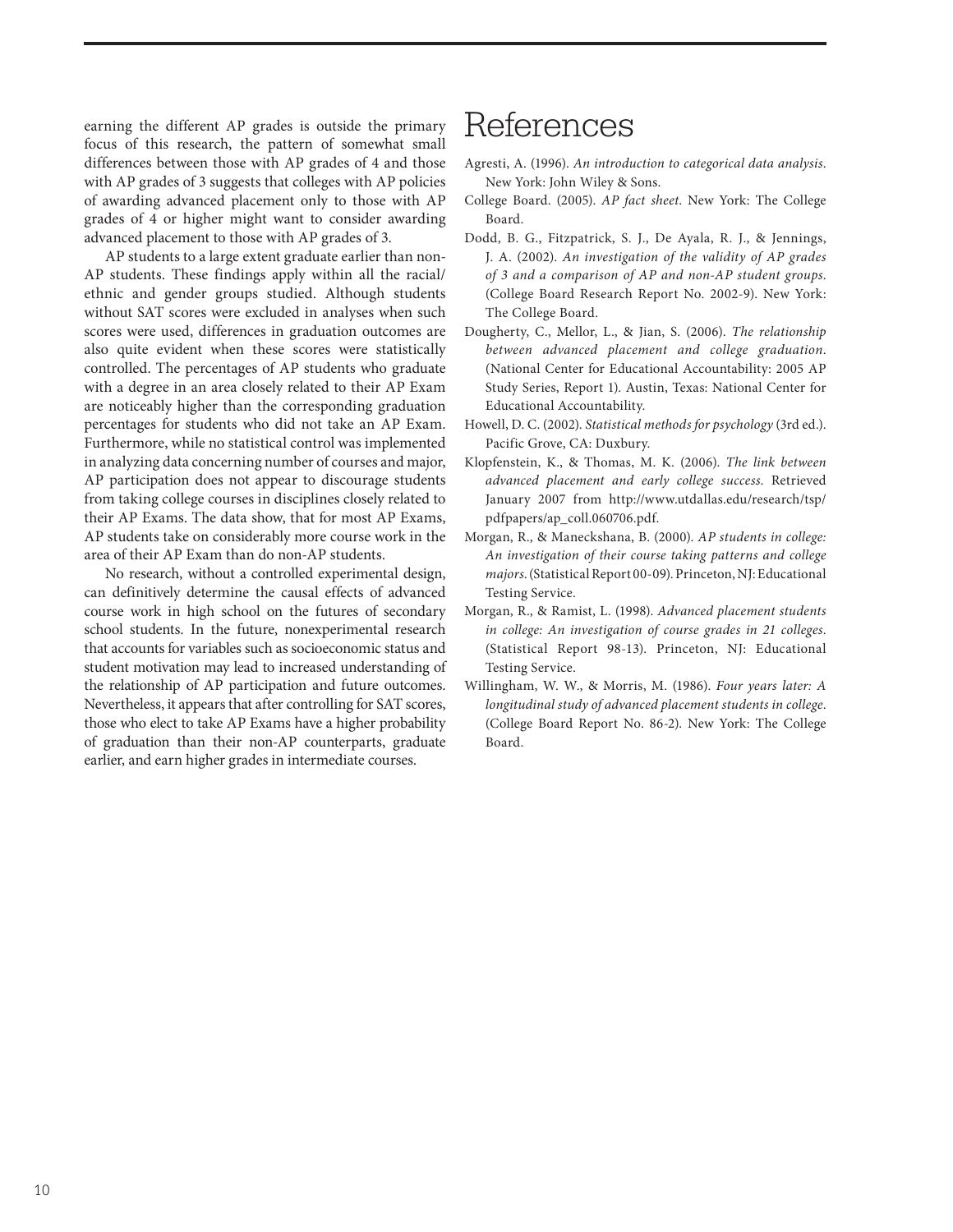# Appendix A: Course Sequences

|                      |                             | Introductory<br>Course | <b>Intermediate</b><br>Course |               |  |
|----------------------|-----------------------------|------------------------|-------------------------------|---------------|--|
| <b>Biology</b>       |                             |                        |                               |               |  |
| Barnard              | <b>BIOLOGY</b>              | 1001                   | <b>BIOLOGY</b>                | 1002          |  |
| Binghamton           | <b>BIOL</b>                 | 113                    | <b>BIOL</b>                   | 114           |  |
| <b>BYU</b>           | <b>BIOLOGY</b>              | 100                    | <b>BIOLOGY</b>                | 101           |  |
| Carnegie Mellon      | <b>BSC</b>                  | 03121                  | <b>BSC</b>                    | 03122         |  |
| Cornell              | <b>BIO</b>                  | 110                    | <b>BIO</b>                    | 207           |  |
| George Washington    | <b>BISC</b>                 | 004                    | <b>BISC</b>                   | 011           |  |
| Georgia Tech         | <b>BIOL</b>                 | 1110                   | <b>BIOL</b>                   | 1111          |  |
| Miami (OH)           | ZOO                         | 116                    | ZOO                           | 121           |  |
| North Carolina State | <b>BIO</b>                  | 105                    | <b>BIO</b>                    | 125           |  |
| <b>UC</b> Davis      | <b>BIS</b>                  | 010                    | <b>BIS</b>                    | 101           |  |
| Illinois             | <b>BIOL</b>                 | 120                    | <b>BIOL</b>                   | 122           |  |
| Iowa                 | 002                         | 21                     | 002                           | 22            |  |
| Maryland             | <b>BIOL</b>                 | 106                    | <b>BIOL</b>                   | 222           |  |
| Miami (FL)           | <b>BIL</b>                  | 161                    | BIL                           | 235           |  |
| Virginia             | <b>BIOLOGY</b>              | 201                    | <b>BIOLOGY</b>                | 203           |  |
| Washington           | <b>BIOL</b>                 | 101                    | <b>BIOL</b>                   | 201           |  |
| Florida              | <b>BSC</b>                  | 2010                   | <b>BSC</b>                    | 2011          |  |
| Texas                | <b>BIO</b>                  | 302                    | <b>BIO</b>                    | 303           |  |
| Wesleyan             | <b>BIOL</b>                 | 104                    | <b>BIOL</b>                   | 205           |  |
| Dartmouth            | <b>BIOL</b>                 | 002                    | <b>BIOL</b>                   | 014           |  |
| Texas A&M            | <b>BIOL</b>                 | 124                    | <b>BIOL</b>                   | 357           |  |
| William & Mary       | <b>BIO</b>                  | 102                    | <b>BIO</b>                    | 103           |  |
| Chemistry            |                             |                        |                               |               |  |
| Barnard              | <b>CHEMISTRY</b>            | <b>BC1601</b>          | <b>CHEMISTRY</b>              | <b>BC3230</b> |  |
| Binghamton           | <b>CHEM</b>                 | 111                    | <b>CHEM</b>                   | 231           |  |
| <b>BYU</b>           | <b>CHEMISTRY</b>            | 106                    | <b>CHEMISTRY</b>              | 107           |  |
| Carnegie Mellon      | <b>CMY</b>                  | 9106                   | <b>CMY</b>                    | 9117          |  |
| George Washington    | <b>CHEM</b>                 | 012                    | <b>CHEM</b>                   | 151           |  |
| Georgia Tech         | <b>CHEM</b>                 | 1100                   | <b>CHEM</b>                   | 1101          |  |
| North Carolina State | CH                          | 202                    | $\rm CH$                      | 221           |  |
| <b>UC</b> Davis      | <b>CHE</b>                  | 002                    | CHE                           | 118           |  |
| Illinois             | CHEM                        | 231                    | <b>CHEM</b>                   | 234           |  |
| Iowa                 | 004                         | $\overline{7}$         | 004                           | 13            |  |
| Maryland             | CHEM                        | 113                    | <b>CHEM</b>                   | 233           |  |
| Miami (FL)           | $\mathop{\rm CHM}\nolimits$ | 202                    | $\rm CHM$                     | 203           |  |
| Virginia             | CHEMISTRY                   | 142                    | CHEMISTRY                     | 151           |  |
| Washington           | <b>CHEM</b>                 | 162                    | <b>CHEM</b>                   | 237           |  |
| Florida              | CHM                         | 2041                   | <b>CHM</b>                    | 2046          |  |
| Texas                | CH                          | 302                    | $\operatorname{CH}$           | 304K          |  |
| Wesleyan             | CHEM                        | 252                    | CHEM                          | 257           |  |
| Dartmouth            | ${\rm CHEM}$                | 005                    | <b>CHEM</b>                   | 006           |  |
| Texas A&M            | ${\rm CHEM}$                | 102                    | CHEM                          | 111           |  |
| William & Mary       | ${\rm CHEM}$                | 354                    | CHEM                          | 391           |  |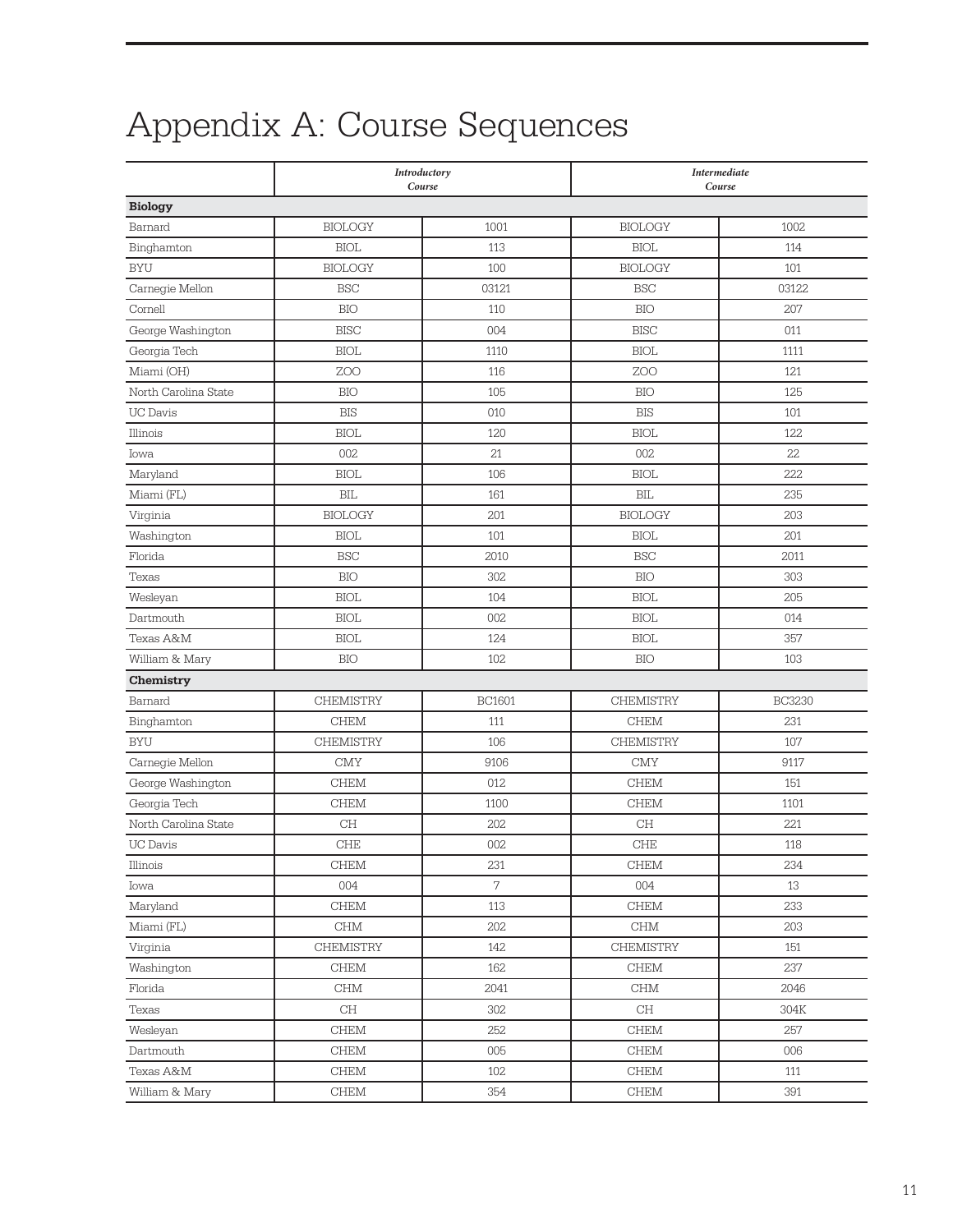| English<br><b>ENGLISH</b><br><b>BYU</b><br>115<br><b>ENGLISH</b><br>201<br><b>ENG</b><br>76100<br><b>ENG</b><br>Carnegie Mellon<br>76101<br><b>ENGL</b><br>270<br><b>ENGL</b><br>281<br>Cornell<br>George Washington<br>011<br><b>ENGL</b><br>010<br><b>ENGL</b><br><b>ENGL</b><br>052<br><b>ENGL</b><br>071<br>George Washington<br><b>ENGL</b><br>1001<br><b>ENGL</b><br>1002<br>Georgia Tech<br>North Carolina State<br><b>ENG</b><br>111<br><b>ENG</b><br>112<br><b>ENG</b><br>208<br><b>ENG</b><br>209<br>North Carolina State<br><b>ENL</b><br>003<br><b>ENL</b><br>101<br><b>UC</b> Davis<br><b>RHET</b><br>105<br><b>ENG</b><br>103<br>Illinois<br><b>ENGL</b><br>103<br><b>ENGL</b><br>104<br>Illinois<br>08G<br>$\mathbf{1}$<br>08G<br>9<br>Iowa<br>Maryland<br><b>ENGL</b><br>101<br><b>ENGL</b><br>205<br><b>ENGL</b><br>240<br><b>ENGL</b><br>241<br>Maryland<br><b>ENG</b><br>106<br><b>ENG</b><br>201<br>Miami (FL)<br><b>ENGLISH</b><br><b>ENGLISH</b><br>101<br>201<br>Virginia<br><b>ENGLISH</b><br>214<br><b>ENGLISH</b><br>230<br>Virginia<br><b>ENGL</b><br>121<br>111<br><b>ENGL</b><br>Washington<br><b>ENC</b><br>Florida<br>1102<br><b>ENC</b><br>2210<br>Florida<br><b>ENL</b><br>2022<br><b>ENL</b><br>2330<br>Ε<br>306<br>Ε<br>316K<br>Texas<br>Ε<br>316K<br>Ε<br>321<br>Texas<br><b>ENGL</b><br>101<br><b>ENGL</b><br>201<br>Williams<br><b>ENGL</b><br>181<br><b>ENGL</b><br>201<br>Wesleyan<br><b>ENGL</b><br>182<br><b>ENGL</b><br>203<br>Wesleyan<br>Texas A&M<br><b>ENGL</b><br>203<br><b>ENGL</b><br>210<br>Texas A&M<br><b>ENGL</b><br>241<br><b>ENGL</b><br>203<br>201<br>101<br><b>ENG</b><br>William & Mary<br>WRIT<br>William & Mary<br><b>ENG</b><br>201<br><b>ENG</b><br>203<br><b>U.S. History</b><br><b>HISTORY</b><br>202<br><b>HISTORY</b><br>300<br><b>BYU</b><br>Carnegie Mellon<br>$_{\rm HIS}$<br>79110<br>HIS<br>79202<br>${\rm HIST}$<br>152<br>${\rm HIST}$<br>190<br>Cornell<br>George Washington<br><b>HIST</b><br>072<br>${\rm HIST}$<br>101<br>Georgia Tech<br>${\rm HIST}$<br>${\rm HIST}$<br>1002<br>1001<br>Miami (OH)<br><b>HST</b><br>112<br>$\operatorname{HST}$<br>121<br>252<br>263<br>North Carolina State<br>H <sub>I</sub><br>H <sub>I</sub><br>$_{\rm HIS}$<br>017<br>HIS<br>111<br><b>UC</b> Davis<br><b>HIST</b><br><b>HIST</b><br>112<br>Illinois<br>111<br>16A<br>62<br>16A<br>122<br>Iowa<br>${\rm HIST}$<br>${\rm HIST}$<br>211<br>Maryland<br>157<br>132<br>Miami (FL)<br>HIS<br>131<br>HIS<br>Virginia<br><b>HISTORY</b><br>202<br>HISTORY<br>203<br>Washington<br><b>HSTAA</b><br>201<br><b>HSTAA</b><br>202<br>2020<br>3421<br>Florida<br>AMH<br>AMH<br>${\rm HIS}$<br>320L<br>Texas<br>$_{\rm HIS}$<br>315L<br>${\rm HIST}$<br>${\rm HIST}$<br>Williams<br>101<br>227 |  | Introductory<br>Course | <b>Intermediate</b><br>Course |  |  |  |
|-------------------------------------------------------------------------------------------------------------------------------------------------------------------------------------------------------------------------------------------------------------------------------------------------------------------------------------------------------------------------------------------------------------------------------------------------------------------------------------------------------------------------------------------------------------------------------------------------------------------------------------------------------------------------------------------------------------------------------------------------------------------------------------------------------------------------------------------------------------------------------------------------------------------------------------------------------------------------------------------------------------------------------------------------------------------------------------------------------------------------------------------------------------------------------------------------------------------------------------------------------------------------------------------------------------------------------------------------------------------------------------------------------------------------------------------------------------------------------------------------------------------------------------------------------------------------------------------------------------------------------------------------------------------------------------------------------------------------------------------------------------------------------------------------------------------------------------------------------------------------------------------------------------------------------------------------------------------------------------------------------------------------------------------------------------------------------------------------------------------------------------------------------------------------------------------------------------------------------------------------------------------------------------------------------------------------------------------------------------------------------------------------------------------------------------------------------------------------------------------------------------------------------------------------------------------------------------------------------------------------------------------------------------------------------------------------------------------------------------------------------|--|------------------------|-------------------------------|--|--|--|
|                                                                                                                                                                                                                                                                                                                                                                                                                                                                                                                                                                                                                                                                                                                                                                                                                                                                                                                                                                                                                                                                                                                                                                                                                                                                                                                                                                                                                                                                                                                                                                                                                                                                                                                                                                                                                                                                                                                                                                                                                                                                                                                                                                                                                                                                                                                                                                                                                                                                                                                                                                                                                                                                                                                                                       |  |                        |                               |  |  |  |
|                                                                                                                                                                                                                                                                                                                                                                                                                                                                                                                                                                                                                                                                                                                                                                                                                                                                                                                                                                                                                                                                                                                                                                                                                                                                                                                                                                                                                                                                                                                                                                                                                                                                                                                                                                                                                                                                                                                                                                                                                                                                                                                                                                                                                                                                                                                                                                                                                                                                                                                                                                                                                                                                                                                                                       |  |                        |                               |  |  |  |
|                                                                                                                                                                                                                                                                                                                                                                                                                                                                                                                                                                                                                                                                                                                                                                                                                                                                                                                                                                                                                                                                                                                                                                                                                                                                                                                                                                                                                                                                                                                                                                                                                                                                                                                                                                                                                                                                                                                                                                                                                                                                                                                                                                                                                                                                                                                                                                                                                                                                                                                                                                                                                                                                                                                                                       |  |                        |                               |  |  |  |
|                                                                                                                                                                                                                                                                                                                                                                                                                                                                                                                                                                                                                                                                                                                                                                                                                                                                                                                                                                                                                                                                                                                                                                                                                                                                                                                                                                                                                                                                                                                                                                                                                                                                                                                                                                                                                                                                                                                                                                                                                                                                                                                                                                                                                                                                                                                                                                                                                                                                                                                                                                                                                                                                                                                                                       |  |                        |                               |  |  |  |
|                                                                                                                                                                                                                                                                                                                                                                                                                                                                                                                                                                                                                                                                                                                                                                                                                                                                                                                                                                                                                                                                                                                                                                                                                                                                                                                                                                                                                                                                                                                                                                                                                                                                                                                                                                                                                                                                                                                                                                                                                                                                                                                                                                                                                                                                                                                                                                                                                                                                                                                                                                                                                                                                                                                                                       |  |                        |                               |  |  |  |
|                                                                                                                                                                                                                                                                                                                                                                                                                                                                                                                                                                                                                                                                                                                                                                                                                                                                                                                                                                                                                                                                                                                                                                                                                                                                                                                                                                                                                                                                                                                                                                                                                                                                                                                                                                                                                                                                                                                                                                                                                                                                                                                                                                                                                                                                                                                                                                                                                                                                                                                                                                                                                                                                                                                                                       |  |                        |                               |  |  |  |
|                                                                                                                                                                                                                                                                                                                                                                                                                                                                                                                                                                                                                                                                                                                                                                                                                                                                                                                                                                                                                                                                                                                                                                                                                                                                                                                                                                                                                                                                                                                                                                                                                                                                                                                                                                                                                                                                                                                                                                                                                                                                                                                                                                                                                                                                                                                                                                                                                                                                                                                                                                                                                                                                                                                                                       |  |                        |                               |  |  |  |
|                                                                                                                                                                                                                                                                                                                                                                                                                                                                                                                                                                                                                                                                                                                                                                                                                                                                                                                                                                                                                                                                                                                                                                                                                                                                                                                                                                                                                                                                                                                                                                                                                                                                                                                                                                                                                                                                                                                                                                                                                                                                                                                                                                                                                                                                                                                                                                                                                                                                                                                                                                                                                                                                                                                                                       |  |                        |                               |  |  |  |
|                                                                                                                                                                                                                                                                                                                                                                                                                                                                                                                                                                                                                                                                                                                                                                                                                                                                                                                                                                                                                                                                                                                                                                                                                                                                                                                                                                                                                                                                                                                                                                                                                                                                                                                                                                                                                                                                                                                                                                                                                                                                                                                                                                                                                                                                                                                                                                                                                                                                                                                                                                                                                                                                                                                                                       |  |                        |                               |  |  |  |
|                                                                                                                                                                                                                                                                                                                                                                                                                                                                                                                                                                                                                                                                                                                                                                                                                                                                                                                                                                                                                                                                                                                                                                                                                                                                                                                                                                                                                                                                                                                                                                                                                                                                                                                                                                                                                                                                                                                                                                                                                                                                                                                                                                                                                                                                                                                                                                                                                                                                                                                                                                                                                                                                                                                                                       |  |                        |                               |  |  |  |
|                                                                                                                                                                                                                                                                                                                                                                                                                                                                                                                                                                                                                                                                                                                                                                                                                                                                                                                                                                                                                                                                                                                                                                                                                                                                                                                                                                                                                                                                                                                                                                                                                                                                                                                                                                                                                                                                                                                                                                                                                                                                                                                                                                                                                                                                                                                                                                                                                                                                                                                                                                                                                                                                                                                                                       |  |                        |                               |  |  |  |
|                                                                                                                                                                                                                                                                                                                                                                                                                                                                                                                                                                                                                                                                                                                                                                                                                                                                                                                                                                                                                                                                                                                                                                                                                                                                                                                                                                                                                                                                                                                                                                                                                                                                                                                                                                                                                                                                                                                                                                                                                                                                                                                                                                                                                                                                                                                                                                                                                                                                                                                                                                                                                                                                                                                                                       |  |                        |                               |  |  |  |
|                                                                                                                                                                                                                                                                                                                                                                                                                                                                                                                                                                                                                                                                                                                                                                                                                                                                                                                                                                                                                                                                                                                                                                                                                                                                                                                                                                                                                                                                                                                                                                                                                                                                                                                                                                                                                                                                                                                                                                                                                                                                                                                                                                                                                                                                                                                                                                                                                                                                                                                                                                                                                                                                                                                                                       |  |                        |                               |  |  |  |
|                                                                                                                                                                                                                                                                                                                                                                                                                                                                                                                                                                                                                                                                                                                                                                                                                                                                                                                                                                                                                                                                                                                                                                                                                                                                                                                                                                                                                                                                                                                                                                                                                                                                                                                                                                                                                                                                                                                                                                                                                                                                                                                                                                                                                                                                                                                                                                                                                                                                                                                                                                                                                                                                                                                                                       |  |                        |                               |  |  |  |
|                                                                                                                                                                                                                                                                                                                                                                                                                                                                                                                                                                                                                                                                                                                                                                                                                                                                                                                                                                                                                                                                                                                                                                                                                                                                                                                                                                                                                                                                                                                                                                                                                                                                                                                                                                                                                                                                                                                                                                                                                                                                                                                                                                                                                                                                                                                                                                                                                                                                                                                                                                                                                                                                                                                                                       |  |                        |                               |  |  |  |
|                                                                                                                                                                                                                                                                                                                                                                                                                                                                                                                                                                                                                                                                                                                                                                                                                                                                                                                                                                                                                                                                                                                                                                                                                                                                                                                                                                                                                                                                                                                                                                                                                                                                                                                                                                                                                                                                                                                                                                                                                                                                                                                                                                                                                                                                                                                                                                                                                                                                                                                                                                                                                                                                                                                                                       |  |                        |                               |  |  |  |
|                                                                                                                                                                                                                                                                                                                                                                                                                                                                                                                                                                                                                                                                                                                                                                                                                                                                                                                                                                                                                                                                                                                                                                                                                                                                                                                                                                                                                                                                                                                                                                                                                                                                                                                                                                                                                                                                                                                                                                                                                                                                                                                                                                                                                                                                                                                                                                                                                                                                                                                                                                                                                                                                                                                                                       |  |                        |                               |  |  |  |
|                                                                                                                                                                                                                                                                                                                                                                                                                                                                                                                                                                                                                                                                                                                                                                                                                                                                                                                                                                                                                                                                                                                                                                                                                                                                                                                                                                                                                                                                                                                                                                                                                                                                                                                                                                                                                                                                                                                                                                                                                                                                                                                                                                                                                                                                                                                                                                                                                                                                                                                                                                                                                                                                                                                                                       |  |                        |                               |  |  |  |
|                                                                                                                                                                                                                                                                                                                                                                                                                                                                                                                                                                                                                                                                                                                                                                                                                                                                                                                                                                                                                                                                                                                                                                                                                                                                                                                                                                                                                                                                                                                                                                                                                                                                                                                                                                                                                                                                                                                                                                                                                                                                                                                                                                                                                                                                                                                                                                                                                                                                                                                                                                                                                                                                                                                                                       |  |                        |                               |  |  |  |
|                                                                                                                                                                                                                                                                                                                                                                                                                                                                                                                                                                                                                                                                                                                                                                                                                                                                                                                                                                                                                                                                                                                                                                                                                                                                                                                                                                                                                                                                                                                                                                                                                                                                                                                                                                                                                                                                                                                                                                                                                                                                                                                                                                                                                                                                                                                                                                                                                                                                                                                                                                                                                                                                                                                                                       |  |                        |                               |  |  |  |
|                                                                                                                                                                                                                                                                                                                                                                                                                                                                                                                                                                                                                                                                                                                                                                                                                                                                                                                                                                                                                                                                                                                                                                                                                                                                                                                                                                                                                                                                                                                                                                                                                                                                                                                                                                                                                                                                                                                                                                                                                                                                                                                                                                                                                                                                                                                                                                                                                                                                                                                                                                                                                                                                                                                                                       |  |                        |                               |  |  |  |
|                                                                                                                                                                                                                                                                                                                                                                                                                                                                                                                                                                                                                                                                                                                                                                                                                                                                                                                                                                                                                                                                                                                                                                                                                                                                                                                                                                                                                                                                                                                                                                                                                                                                                                                                                                                                                                                                                                                                                                                                                                                                                                                                                                                                                                                                                                                                                                                                                                                                                                                                                                                                                                                                                                                                                       |  |                        |                               |  |  |  |
|                                                                                                                                                                                                                                                                                                                                                                                                                                                                                                                                                                                                                                                                                                                                                                                                                                                                                                                                                                                                                                                                                                                                                                                                                                                                                                                                                                                                                                                                                                                                                                                                                                                                                                                                                                                                                                                                                                                                                                                                                                                                                                                                                                                                                                                                                                                                                                                                                                                                                                                                                                                                                                                                                                                                                       |  |                        |                               |  |  |  |
|                                                                                                                                                                                                                                                                                                                                                                                                                                                                                                                                                                                                                                                                                                                                                                                                                                                                                                                                                                                                                                                                                                                                                                                                                                                                                                                                                                                                                                                                                                                                                                                                                                                                                                                                                                                                                                                                                                                                                                                                                                                                                                                                                                                                                                                                                                                                                                                                                                                                                                                                                                                                                                                                                                                                                       |  |                        |                               |  |  |  |
|                                                                                                                                                                                                                                                                                                                                                                                                                                                                                                                                                                                                                                                                                                                                                                                                                                                                                                                                                                                                                                                                                                                                                                                                                                                                                                                                                                                                                                                                                                                                                                                                                                                                                                                                                                                                                                                                                                                                                                                                                                                                                                                                                                                                                                                                                                                                                                                                                                                                                                                                                                                                                                                                                                                                                       |  |                        |                               |  |  |  |
|                                                                                                                                                                                                                                                                                                                                                                                                                                                                                                                                                                                                                                                                                                                                                                                                                                                                                                                                                                                                                                                                                                                                                                                                                                                                                                                                                                                                                                                                                                                                                                                                                                                                                                                                                                                                                                                                                                                                                                                                                                                                                                                                                                                                                                                                                                                                                                                                                                                                                                                                                                                                                                                                                                                                                       |  |                        |                               |  |  |  |
|                                                                                                                                                                                                                                                                                                                                                                                                                                                                                                                                                                                                                                                                                                                                                                                                                                                                                                                                                                                                                                                                                                                                                                                                                                                                                                                                                                                                                                                                                                                                                                                                                                                                                                                                                                                                                                                                                                                                                                                                                                                                                                                                                                                                                                                                                                                                                                                                                                                                                                                                                                                                                                                                                                                                                       |  |                        |                               |  |  |  |
|                                                                                                                                                                                                                                                                                                                                                                                                                                                                                                                                                                                                                                                                                                                                                                                                                                                                                                                                                                                                                                                                                                                                                                                                                                                                                                                                                                                                                                                                                                                                                                                                                                                                                                                                                                                                                                                                                                                                                                                                                                                                                                                                                                                                                                                                                                                                                                                                                                                                                                                                                                                                                                                                                                                                                       |  |                        |                               |  |  |  |
|                                                                                                                                                                                                                                                                                                                                                                                                                                                                                                                                                                                                                                                                                                                                                                                                                                                                                                                                                                                                                                                                                                                                                                                                                                                                                                                                                                                                                                                                                                                                                                                                                                                                                                                                                                                                                                                                                                                                                                                                                                                                                                                                                                                                                                                                                                                                                                                                                                                                                                                                                                                                                                                                                                                                                       |  |                        |                               |  |  |  |
|                                                                                                                                                                                                                                                                                                                                                                                                                                                                                                                                                                                                                                                                                                                                                                                                                                                                                                                                                                                                                                                                                                                                                                                                                                                                                                                                                                                                                                                                                                                                                                                                                                                                                                                                                                                                                                                                                                                                                                                                                                                                                                                                                                                                                                                                                                                                                                                                                                                                                                                                                                                                                                                                                                                                                       |  |                        |                               |  |  |  |
|                                                                                                                                                                                                                                                                                                                                                                                                                                                                                                                                                                                                                                                                                                                                                                                                                                                                                                                                                                                                                                                                                                                                                                                                                                                                                                                                                                                                                                                                                                                                                                                                                                                                                                                                                                                                                                                                                                                                                                                                                                                                                                                                                                                                                                                                                                                                                                                                                                                                                                                                                                                                                                                                                                                                                       |  |                        |                               |  |  |  |
|                                                                                                                                                                                                                                                                                                                                                                                                                                                                                                                                                                                                                                                                                                                                                                                                                                                                                                                                                                                                                                                                                                                                                                                                                                                                                                                                                                                                                                                                                                                                                                                                                                                                                                                                                                                                                                                                                                                                                                                                                                                                                                                                                                                                                                                                                                                                                                                                                                                                                                                                                                                                                                                                                                                                                       |  |                        |                               |  |  |  |
|                                                                                                                                                                                                                                                                                                                                                                                                                                                                                                                                                                                                                                                                                                                                                                                                                                                                                                                                                                                                                                                                                                                                                                                                                                                                                                                                                                                                                                                                                                                                                                                                                                                                                                                                                                                                                                                                                                                                                                                                                                                                                                                                                                                                                                                                                                                                                                                                                                                                                                                                                                                                                                                                                                                                                       |  |                        |                               |  |  |  |
|                                                                                                                                                                                                                                                                                                                                                                                                                                                                                                                                                                                                                                                                                                                                                                                                                                                                                                                                                                                                                                                                                                                                                                                                                                                                                                                                                                                                                                                                                                                                                                                                                                                                                                                                                                                                                                                                                                                                                                                                                                                                                                                                                                                                                                                                                                                                                                                                                                                                                                                                                                                                                                                                                                                                                       |  |                        |                               |  |  |  |
|                                                                                                                                                                                                                                                                                                                                                                                                                                                                                                                                                                                                                                                                                                                                                                                                                                                                                                                                                                                                                                                                                                                                                                                                                                                                                                                                                                                                                                                                                                                                                                                                                                                                                                                                                                                                                                                                                                                                                                                                                                                                                                                                                                                                                                                                                                                                                                                                                                                                                                                                                                                                                                                                                                                                                       |  |                        |                               |  |  |  |
|                                                                                                                                                                                                                                                                                                                                                                                                                                                                                                                                                                                                                                                                                                                                                                                                                                                                                                                                                                                                                                                                                                                                                                                                                                                                                                                                                                                                                                                                                                                                                                                                                                                                                                                                                                                                                                                                                                                                                                                                                                                                                                                                                                                                                                                                                                                                                                                                                                                                                                                                                                                                                                                                                                                                                       |  |                        |                               |  |  |  |
|                                                                                                                                                                                                                                                                                                                                                                                                                                                                                                                                                                                                                                                                                                                                                                                                                                                                                                                                                                                                                                                                                                                                                                                                                                                                                                                                                                                                                                                                                                                                                                                                                                                                                                                                                                                                                                                                                                                                                                                                                                                                                                                                                                                                                                                                                                                                                                                                                                                                                                                                                                                                                                                                                                                                                       |  |                        |                               |  |  |  |
|                                                                                                                                                                                                                                                                                                                                                                                                                                                                                                                                                                                                                                                                                                                                                                                                                                                                                                                                                                                                                                                                                                                                                                                                                                                                                                                                                                                                                                                                                                                                                                                                                                                                                                                                                                                                                                                                                                                                                                                                                                                                                                                                                                                                                                                                                                                                                                                                                                                                                                                                                                                                                                                                                                                                                       |  |                        |                               |  |  |  |
|                                                                                                                                                                                                                                                                                                                                                                                                                                                                                                                                                                                                                                                                                                                                                                                                                                                                                                                                                                                                                                                                                                                                                                                                                                                                                                                                                                                                                                                                                                                                                                                                                                                                                                                                                                                                                                                                                                                                                                                                                                                                                                                                                                                                                                                                                                                                                                                                                                                                                                                                                                                                                                                                                                                                                       |  |                        |                               |  |  |  |
|                                                                                                                                                                                                                                                                                                                                                                                                                                                                                                                                                                                                                                                                                                                                                                                                                                                                                                                                                                                                                                                                                                                                                                                                                                                                                                                                                                                                                                                                                                                                                                                                                                                                                                                                                                                                                                                                                                                                                                                                                                                                                                                                                                                                                                                                                                                                                                                                                                                                                                                                                                                                                                                                                                                                                       |  |                        |                               |  |  |  |
|                                                                                                                                                                                                                                                                                                                                                                                                                                                                                                                                                                                                                                                                                                                                                                                                                                                                                                                                                                                                                                                                                                                                                                                                                                                                                                                                                                                                                                                                                                                                                                                                                                                                                                                                                                                                                                                                                                                                                                                                                                                                                                                                                                                                                                                                                                                                                                                                                                                                                                                                                                                                                                                                                                                                                       |  |                        |                               |  |  |  |
|                                                                                                                                                                                                                                                                                                                                                                                                                                                                                                                                                                                                                                                                                                                                                                                                                                                                                                                                                                                                                                                                                                                                                                                                                                                                                                                                                                                                                                                                                                                                                                                                                                                                                                                                                                                                                                                                                                                                                                                                                                                                                                                                                                                                                                                                                                                                                                                                                                                                                                                                                                                                                                                                                                                                                       |  |                        |                               |  |  |  |
|                                                                                                                                                                                                                                                                                                                                                                                                                                                                                                                                                                                                                                                                                                                                                                                                                                                                                                                                                                                                                                                                                                                                                                                                                                                                                                                                                                                                                                                                                                                                                                                                                                                                                                                                                                                                                                                                                                                                                                                                                                                                                                                                                                                                                                                                                                                                                                                                                                                                                                                                                                                                                                                                                                                                                       |  |                        |                               |  |  |  |
|                                                                                                                                                                                                                                                                                                                                                                                                                                                                                                                                                                                                                                                                                                                                                                                                                                                                                                                                                                                                                                                                                                                                                                                                                                                                                                                                                                                                                                                                                                                                                                                                                                                                                                                                                                                                                                                                                                                                                                                                                                                                                                                                                                                                                                                                                                                                                                                                                                                                                                                                                                                                                                                                                                                                                       |  |                        |                               |  |  |  |
|                                                                                                                                                                                                                                                                                                                                                                                                                                                                                                                                                                                                                                                                                                                                                                                                                                                                                                                                                                                                                                                                                                                                                                                                                                                                                                                                                                                                                                                                                                                                                                                                                                                                                                                                                                                                                                                                                                                                                                                                                                                                                                                                                                                                                                                                                                                                                                                                                                                                                                                                                                                                                                                                                                                                                       |  |                        |                               |  |  |  |
|                                                                                                                                                                                                                                                                                                                                                                                                                                                                                                                                                                                                                                                                                                                                                                                                                                                                                                                                                                                                                                                                                                                                                                                                                                                                                                                                                                                                                                                                                                                                                                                                                                                                                                                                                                                                                                                                                                                                                                                                                                                                                                                                                                                                                                                                                                                                                                                                                                                                                                                                                                                                                                                                                                                                                       |  |                        |                               |  |  |  |
|                                                                                                                                                                                                                                                                                                                                                                                                                                                                                                                                                                                                                                                                                                                                                                                                                                                                                                                                                                                                                                                                                                                                                                                                                                                                                                                                                                                                                                                                                                                                                                                                                                                                                                                                                                                                                                                                                                                                                                                                                                                                                                                                                                                                                                                                                                                                                                                                                                                                                                                                                                                                                                                                                                                                                       |  |                        |                               |  |  |  |
|                                                                                                                                                                                                                                                                                                                                                                                                                                                                                                                                                                                                                                                                                                                                                                                                                                                                                                                                                                                                                                                                                                                                                                                                                                                                                                                                                                                                                                                                                                                                                                                                                                                                                                                                                                                                                                                                                                                                                                                                                                                                                                                                                                                                                                                                                                                                                                                                                                                                                                                                                                                                                                                                                                                                                       |  |                        |                               |  |  |  |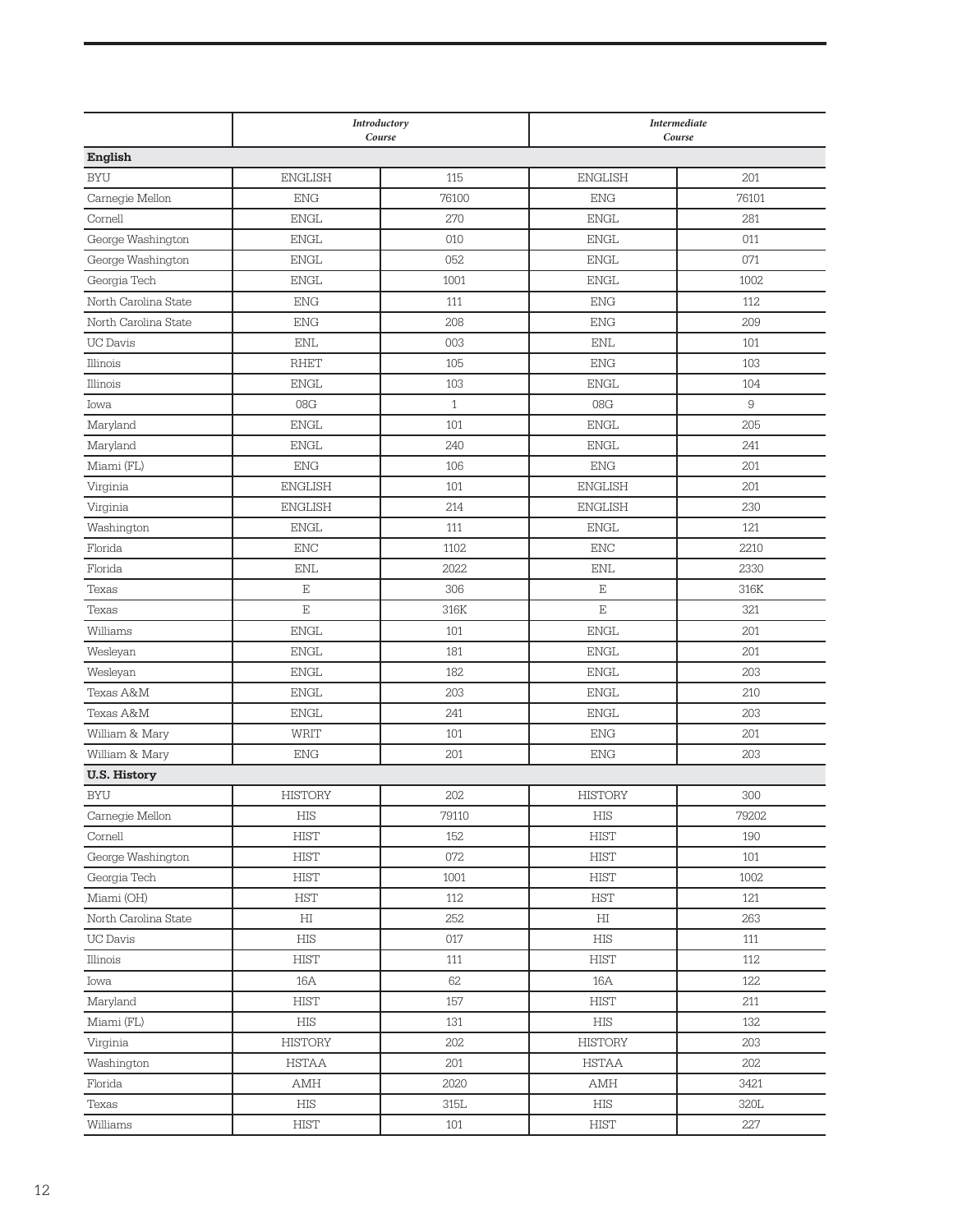|                      | Introductory<br>Course |                | <b>Intermediate</b><br>Course |               |  |
|----------------------|------------------------|----------------|-------------------------------|---------------|--|
| Wesleyan             | <b>HIST</b>            | 110            | <b>HIST</b>                   | 201           |  |
| Dartmouth            | <b>HIST</b>            | 001            | <b>HIST</b>                   | 002           |  |
| Texas A&M            | <b>HIST</b>            | 106            | <b>HIST</b>                   | 213           |  |
| William & Mary       | <b>HIST</b>            | 202            | HIST                          | 211           |  |
| <b>Economics</b>     |                        |                |                               |               |  |
| Barnard              | <b>ECONOMICS</b>       | <b>BC1001</b>  | <b>ECONOMICS</b>              | <b>BC3033</b> |  |
| Binghamton           | <b>ECON</b>            | 160            | <b>ECON</b>                   | 162           |  |
| <b>BYU</b>           | <b>ECONOMICS</b>       | 110            | <b>ECONOMICS</b>              | 230           |  |
| Carnegie Mellon      | <b>ECO</b>             | 73100          | <b>ECO</b>                    | 73250         |  |
| Cornell              | <b>ECON</b>            | 102            | <b>ECON</b>                   | 103           |  |
| George Washington    | <b>ECON</b>            | 012            | <b>ECON</b>                   | 121           |  |
| Georgia Tech         | <b>ECON</b>            | 2000           | <b>ECON</b>                   | 2001          |  |
| Miami (OH)           | <b>ECO</b>             | 202            | ECO                           | 201           |  |
| North Carolina State | EC                     | 202            | EC                            | 301           |  |
| <b>UC</b> Davis      | <b>ECN</b>             | 001            | <b>ECN</b>                    | 101           |  |
| Illinois             | <b>ECON</b>            | 103            | <b>ECON</b>                   | 102           |  |
| Iowa                 | 06E                    | $\overline{2}$ | 06E                           | 100           |  |
| Maryland             | <b>ECON</b>            | 201            | <b>ECON</b>                   | 203           |  |
| Miami                | <b>ECO</b>             | 212            | ECO                           | 302           |  |
| Virginia             | <b>ECONOMICS</b>       | 202            | <b>ECONOMICS</b>              | 301           |  |
| Washington           | <b>ECON</b>            | 201            | <b>ECON</b>                   | 300           |  |
| Florida              | <b>ECO</b>             | 2013           | ECO                           | 202           |  |
| Texas                | <b>ECO</b>             | 302            | ECO                           | 320L          |  |
| Williams             | <b>ECON</b>            | 101            | <b>ECON</b>                   | 252           |  |
| Wesleyan             | <b>ECON</b>            | 111            | <b>ECON</b>                   | 272           |  |
| Texas A&M            | <b>ECON</b>            | 203            | <b>ECON</b>                   | 322           |  |
| William & Mary       | <b>ECON</b>            | 102            | <b>ECON</b>                   | 303           |  |
| <b>Calculus AB</b>   |                        |                |                               |               |  |
| Barnard              | <b>MATH</b>            | V1101          | <b>MATH</b>                   | V1102         |  |
| Binghamton           | <b>MATH</b>            | 221            | <b>MATH</b>                   | 222           |  |
| <b>BYU</b>           | <b>MATHEMATIC</b>      | 112            | <b>MATHEMATIC</b>             | 113           |  |
| Carnegie Mellon      | <b>MSC</b>             | 21121          | <b>MSC</b>                    | 21122         |  |
| Cornell              | MATH                   | 121            | <b>MATH</b>                   | 122           |  |
| George Washington    | MATH                   | 031            | MATH                          | 032           |  |
| Georgia Tech         | MATH                   | 1507           | <b>MATH</b>                   | 1508          |  |
| Miami (OH)           | <b>MTH</b>             | 151            | <b>MTH</b>                    | 251           |  |
| North Carolina State | МA                     | 141            | MA                            | 241           |  |
| UC Davis             | MAT                    | 012            | MAT                           | 016           |  |
| Illinois             | MATH                   | 120            | MATH                          | 130           |  |
| Iowa                 | 22M                    | 25             | 22M                           | 26            |  |
| Maryland             | MATH                   | 140            | <b>MATH</b>                   | 141           |  |
| Miami (FL)           | MTH                    | 131            | <b>MTH</b>                    | 132           |  |
| Virginia             | <b>MATH</b>            | 131            | <b>MATH</b>                   | 132           |  |
| Washington           | MATH                   | 125            | <b>MATH</b>                   | 126           |  |
| Florida              | MAC                    | 2311           | MAC                           | 2312          |  |
| Texas                | $\mathbf M$            | 408C           | $\mathbb M$                   | 408D          |  |
| Williams             | MATH                   | 104            | <b>MATH</b>                   | 105           |  |
| Wesleyan             | MATH                   | 121            | MATH                          | 221           |  |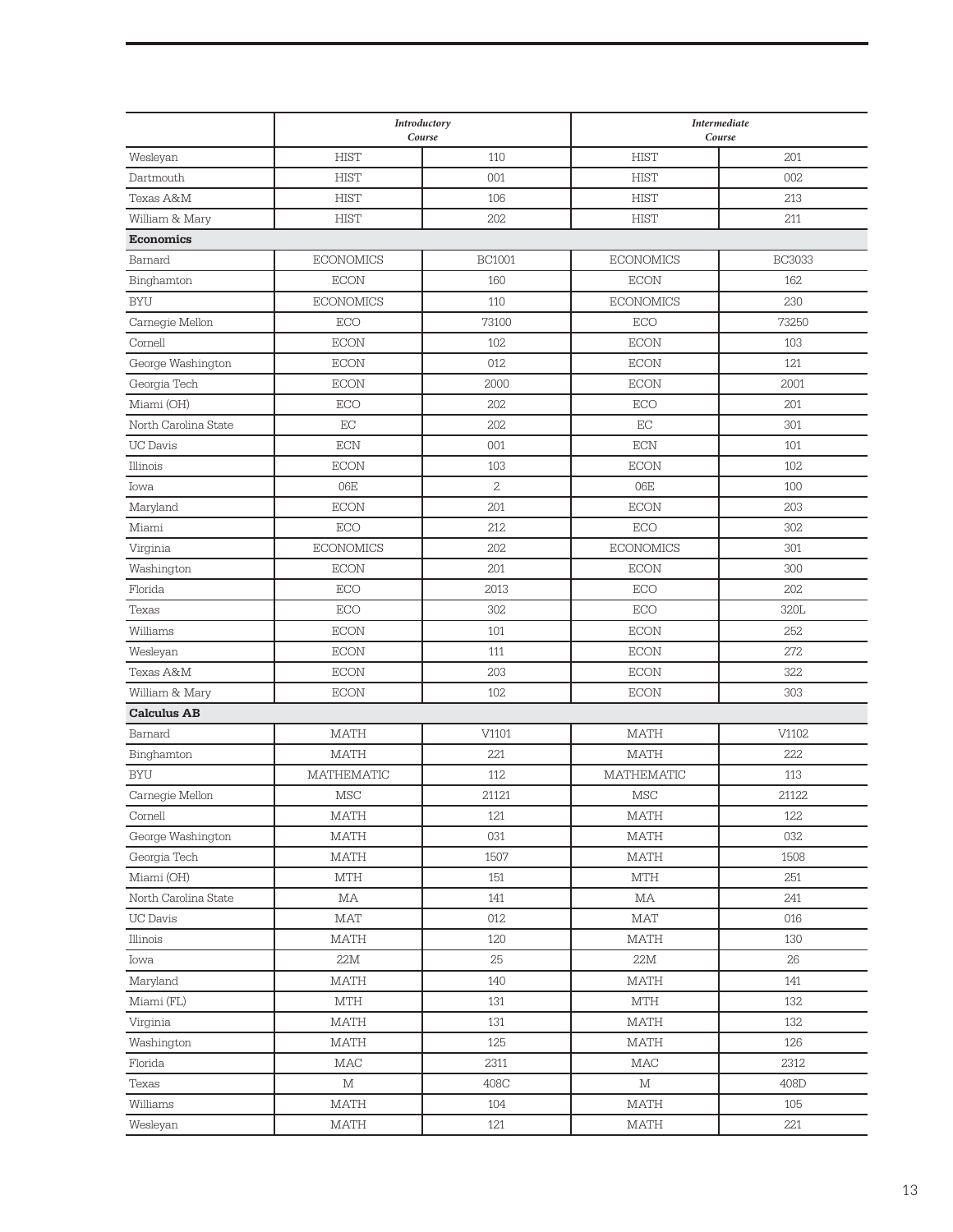|                                     | Introductory<br>Course                                |              | <b>Intermediate</b><br>Course |       |  |
|-------------------------------------|-------------------------------------------------------|--------------|-------------------------------|-------|--|
| Dartmouth                           | <b>MATH</b>                                           | 003          | <b>MATH</b>                   | 008   |  |
| Texas A&M                           | <b>MATH</b>                                           | 151          | <b>MATH</b>                   | 152   |  |
| William & Mary                      | <b>MATH</b>                                           | 111          | <b>MATH</b>                   | 112   |  |
| <b>Calculus BC</b>                  |                                                       |              |                               |       |  |
| Barnard                             | <b>MATH</b>                                           | V1102        | <b>MATH</b>                   | V2010 |  |
| Binghamton                          | <b>MATH</b>                                           | 221          | <b>MATH</b>                   | 222   |  |
| Carnegie Mellon                     | <b>MSC</b>                                            | 21122        | <b>MSC</b>                    | 21127 |  |
| Cornell                             | <b>MATH</b>                                           | 122          | <b>MATH</b>                   | 221   |  |
| George Washington                   | <b>MATH</b>                                           | 032          | <b>MATH</b>                   | 033   |  |
| Georgia Tech                        | <b>MATH</b>                                           | 1507         | <b>MATH</b>                   | 1508  |  |
| Miami (OH)                          | <b>MTH</b>                                            | 251          | <b>MTH</b>                    | 252   |  |
| North Carolina State                | MA                                                    | 141          | MA                            | 242   |  |
| <b>UC</b> Davis                     | <b>MAT</b>                                            | 021          | <b>MAT</b>                    | 022   |  |
| Illinois                            | <b>MATH</b>                                           | 134          | <b>MATH</b>                   | 225   |  |
| Iowa                                | 22M                                                   | 26           | 22M                           | 35    |  |
| Maryland                            | <b>MATH</b>                                           | 141          | <b>MATH</b>                   | 240   |  |
| Miami (FL)                          | <b>MTH</b>                                            | 132          | <b>MTH</b>                    | 210   |  |
| Virginia                            | <b>MATH</b>                                           | 132          | <b>MATH</b>                   | 221   |  |
| Washington                          | <b>MATH</b>                                           | 125          | <b>MATH</b>                   | 126   |  |
| Florida                             | <b>MAC</b>                                            | 2312         | MAC                           | 2313  |  |
| Texas                               | $\mathbf{M}% _{T}=\mathbf{M}_{T}\times\mathbf{M}_{T}$ | 408C         | М                             | 408D  |  |
| Williams                            | <b>MATH</b>                                           | 105          | <b>MATH</b>                   | 143   |  |
| Wesleyan                            | <b>MATH</b>                                           | 122          | <b>MATH</b>                   | 221   |  |
| Dartmouth                           | <b>MATH</b>                                           | 003          | <b>MATH</b>                   | 011   |  |
| Texas A&M                           | <b>MATH</b>                                           | 152          | <b>MATH</b>                   | 161   |  |
| William & Mary                      | <b>MATH</b>                                           | 112          | <b>MATH</b>                   | 211   |  |
| <b>U.S. Government and Politics</b> |                                                       |              |                               |       |  |
| Binghamton                          | PLSC                                                  | 111          | <b>PLSC</b>                   | 112   |  |
| <b>BYU</b>                          | POLITICAL                                             | 110          | POLITICAL                     | 150   |  |
| Carnegie Mellon                     | <b>SDS</b>                                            | 88104        | <b>SDS</b>                    | 88105 |  |
| Cornell                             | <b>GOVT</b>                                           | 111          | <b>GOVT</b>                   | 161   |  |
| George Washington                   | PSC                                                   | 001          | <b>PSC</b>                    | 002   |  |
| Miami (OH)                          | POL                                                   | 141          | POL                           | 271   |  |
| North Carolina State                | PS                                                    | 201          | $\mathop{\mathrm{PS}}$        | 202   |  |
| <b>UC</b> Davis                     | POL                                                   | 001          | POL                           | 003   |  |
| Illinois                            | POL S                                                 | 100          | POL S                         | 150   |  |
| Iowa                                | 030                                                   | $\mathbf{1}$ | 030                           | 50    |  |
| Maryland                            | <b>GVPT</b>                                           | 170          | <b>GVPT</b>                   | 200   |  |
| Miami (FL)                          | POL                                                   | 211          | POL                           | 212   |  |
| Virginia                            | <b>GOVERNMENT</b>                                     | 101          | <b>GOVERNMENT</b>             | 311   |  |
| Washington                          | POL S                                                 | 202          | $\operatorname{POL}$ S        | 203   |  |
| Florida                             | POS                                                   | 2041         | POS                           | 2112  |  |
| Texas                               | GOV                                                   | 310L         | $\rm GOV$                     | 312L  |  |
| Williams                            | $\operatorname{PSCI}$                                 | 102          | $\operatorname{PSCI}$         | 209   |  |
| Wesleyan                            | GOVT                                                  | 151          | GOVT                          | 201   |  |
| William & Mary                      | GOVT                                                  | 201          | GOVT                          | 202   |  |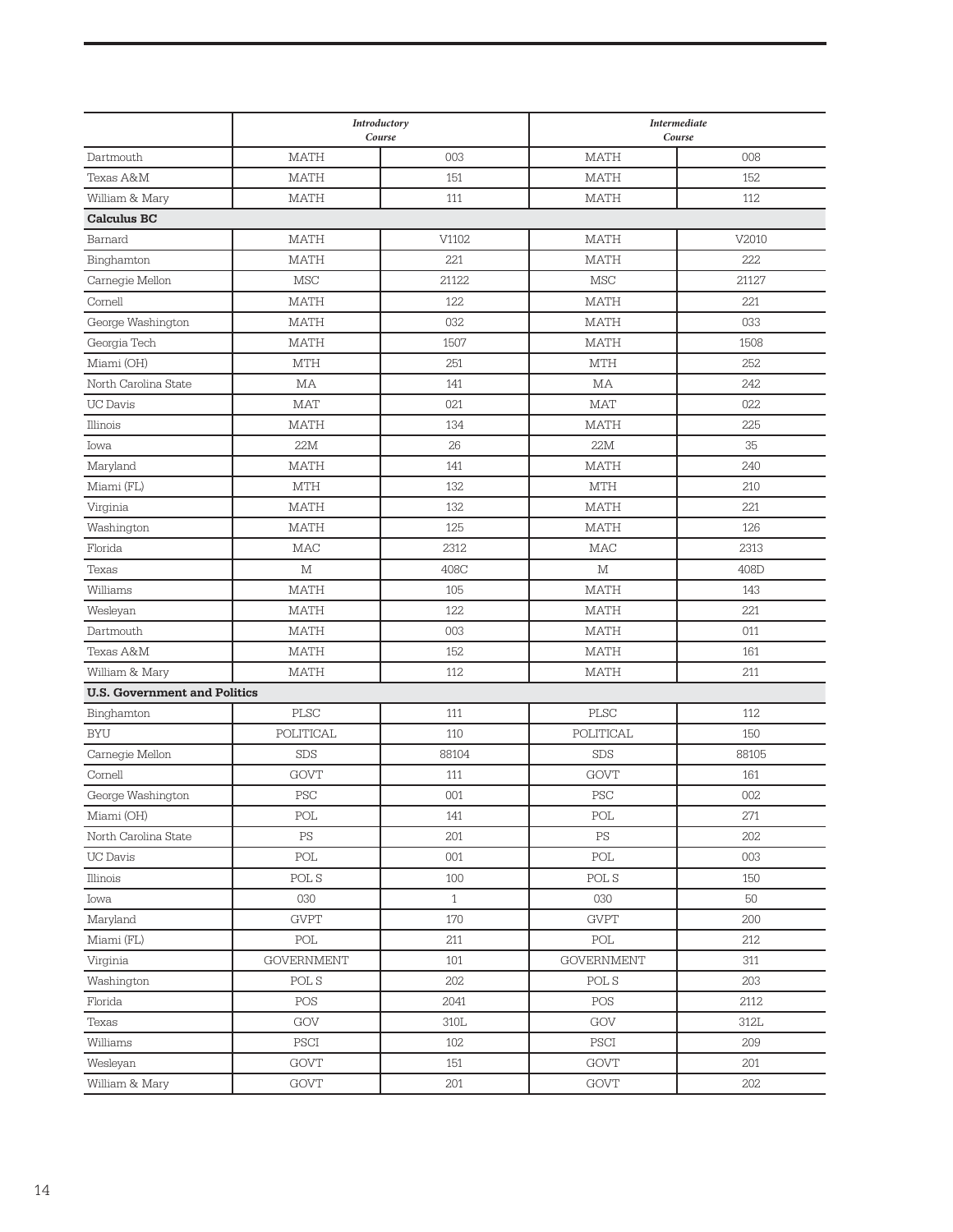|                         | Introductory<br>Course |              | <b>Intermediate</b><br>Course |       |  |
|-------------------------|------------------------|--------------|-------------------------------|-------|--|
| Psychology              |                        |              |                               |       |  |
| Barnard                 | PSYCHOLOGY             | 1001         | PSYCHOLOGY                    | 1101  |  |
| Binghamton              | <b>PSYC</b>            | 111          | <b>PSYC</b>                   | 220   |  |
| <b>BYU</b>              | PSYCHOLOGY             | 111          | PSYCHOLOGY                    | 220   |  |
| Carnegie Mellon         | PSY                    | 85102        | <b>PSY</b>                    | 85211 |  |
| Cornell                 | <b>PSYCH</b>           | 101          | <b>PSYCH</b>                  | 205   |  |
| George Washington       | <b>PSYC</b>            | 001          | <b>PSYC</b>                   | 011   |  |
| Georgia Tech            | <b>PSY</b>             | 1010         | <b>PSY</b>                    | 3303  |  |
| Miami (OH)              | <b>PSY</b>             | 111          | <b>PSY</b>                    | 221   |  |
| North Carolina State    | PSY                    | 200          | <b>PSY</b>                    | 240   |  |
| <b>UC</b> Davis         | <b>PSC</b>             | 001          | <b>PSC</b>                    | 100   |  |
| Illinois                | <b>PSYCH</b>           | 100          | <b>PSYCH</b>                  | 201   |  |
| Iowa                    | 031                    | $\mathbf{1}$ | 031                           | 13    |  |
| Maryland                | <b>PSYC</b>            | 100          | <b>PSYC</b>                   | 221   |  |
| Miami (FL)              | <b>PSY</b>             | 110          | <b>PSY</b>                    | 203   |  |
| Virginia                | PSYCHOLOGY             | 101          | PSYCHOLOGY                    | 220   |  |
| Washington              | <b>PSYCH</b>           | 101          | <b>PSYCH</b>                  | 102   |  |
| Florida                 | <b>PSY</b>             | 2013         | EAB                           | 3002  |  |
| Texas                   | <b>PSY</b>             | 301          | <b>PSY</b>                    | 304   |  |
| Williams                | <b>PSYC</b>            | 101          | <b>PSYC</b>                   | 242   |  |
| Wesleyan                | <b>PSYC</b>            | 105          | <b>PSYC</b>                   | 201   |  |
| Dartmouth               | <b>PSYC</b>            | 001          | <b>PSYC</b>                   | 010   |  |
| Texas A&M               | <b>PSYC</b>            | 107          | <b>PSYC</b>                   | 306   |  |
| William & Mary          | PSY                    | 201          | <b>PSY</b>                    | 202   |  |
| <b>Spanish Language</b> |                        |              |                               |       |  |
| Binghamton              | <b>SPAN</b>            | 215          | <b>SPAN</b>                   | 251   |  |
| <b>BYU</b>              | <b>SPANISH</b>         | 310          | <b>SPANISH</b>                | 321   |  |
| Carnegie Mellon         | ML                     | 82242        | ML                            | 82342 |  |
| Cornell                 | <b>SPAND</b>           | 121          | <b>SPAND</b>                  | 122   |  |
| George Washington       | <b>SPAN</b>            | 010          | <b>SPAN</b>                   | 054   |  |
| Georgia Tech            | <b>SPAN</b>            | 2022         | <b>SPAN</b>                   | 2023  |  |
| Miami (OH)              | <b>SPN</b>             | 311          | <b>SPN</b>                    | 312   |  |
| North Carolina State    | ${\rm FLS}$            | 202          | ${\rm FLS}$                   | 310   |  |
| <b>UC</b> Davis         | $\operatorname{SPA}$   | 003          | $\operatorname{SPA}$          | 021   |  |
| Illinois                | <b>SPAN</b>            | 210          | SPAN                          | 214   |  |
| Maryland                | <b>SPAN</b>            | 207          | <b>SPAN</b>                   | 301   |  |
| Miami (FL)              | <b>SPA</b>             | 212          | SPA                           | 221   |  |
| Virginia                | <b>SPANISH</b>         | 202          | <b>SPANISH</b>                | 311   |  |
| Washington              | SPAN                   | 203          | SPAN                          | 301   |  |
| Florida                 | SPN                    | 2201         | SPN                           | 3300  |  |
| Texas                   | ${\rm SPN}$            | 312L         | ${\rm SPN}$                   | 319   |  |
| Wesleyan                | <b>SPAN</b>            | 111          | <b>SPAN</b>                   | 221   |  |
| Dartmouth               | SPAN                   | 009          | SPAN                          | 032   |  |
| Texas A&M               | ${\rm SPAN}$           | 201          | ${\rm SPAN}$                  | 202   |  |
| William & Mary          | <b>SPAN</b>            | 207          | <b>SPAN</b><br>208            |       |  |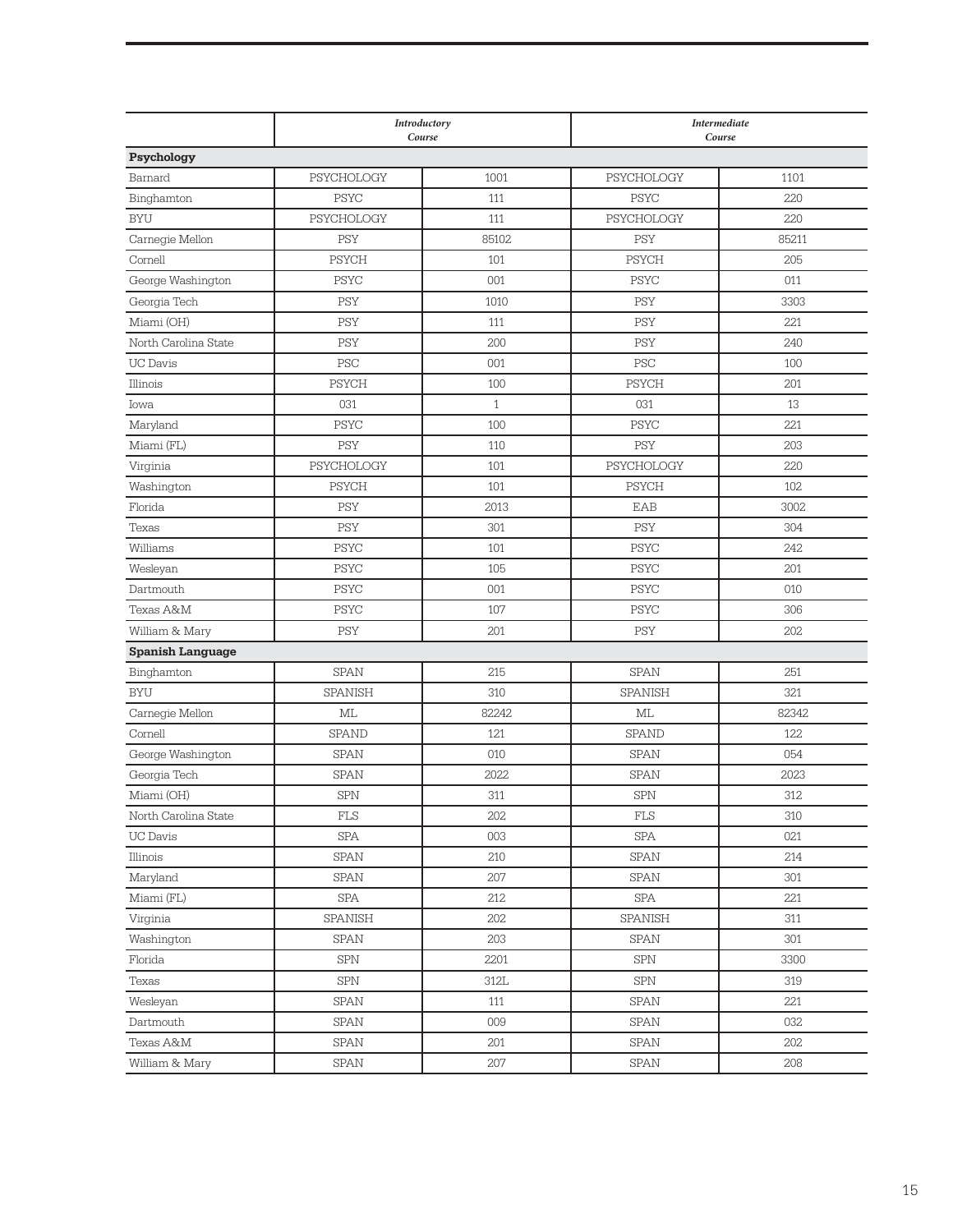## Appendix B: Question 1 Regressions: Parameter Estimates and Their Standard Errors

|                                 | <b>Beta Weights (Standard Errors)</b> |                        |                        |                         |                        |                          |
|---------------------------------|---------------------------------------|------------------------|------------------------|-------------------------|------------------------|--------------------------|
| <b>AP</b> Exam                  | Regression                            | <b>Intercept</b>       | AP Grade 3             | AP Grade 4              | AP Grade 5             | <b>SAT Total</b>         |
| U.S. History                    | Model1                                | 2.874<br>$(0.033)$ *** | 0.182<br>(0.120)       | 0.460<br>$(0.140)*$     | 0.609<br>$(0.285)^*$   |                          |
|                                 | Model <sub>2</sub>                    | 2.601<br>$(0.221)$ *** | 0.166<br>(0.121)       | 0.430<br>$(0.142)^*$    | 0.567<br>$(0.287)$ *   | 0.0002<br>(0.0002)       |
| Biology                         | Model1                                | 2.796<br>$(0.017)$ *** | 0.072<br>(0.060)       | 0.291<br>$(0.077)$ **   | 0.629<br>$(0.087)$ *** |                          |
|                                 | Model <sub>2</sub>                    | 1.363<br>$(0.122)$ *** | 0.029<br>(0.059)       | 0.170<br>$(0.076)$ *    | 0.435<br>$(0.087)$ *** | 0.0012<br>$(0.0001)$ *** |
| Chemistry                       | Model1                                | 2.877<br>$(0.013)$ *** | 0.061<br>(0.076)       | 0.216<br>(0.118)        | 0.325<br>$(0.160)*$    |                          |
|                                 | Model <sub>2</sub>                    | 1.513<br>$(0.092)$ *** | $-0.075$<br>(0.075)    | 0.035<br>(0.116)        | 0.112<br>(0.157)       | 0.0012<br>$(0.0001)$ *** |
| Macroeconomics                  | Model1                                | 2.883<br>$(0.012)$ *** | 0.158<br>(0.143)       | $-0.029$<br>(0.156)     | 0.678<br>$(0.209)*$    |                          |
|                                 | Model <sub>2</sub>                    | 1.059<br>$(0.081)$ *** | 0.045<br>(0.137)       | $-0.330$<br>$(0.151)^*$ | 0.331<br>(0.201)       | 0.0016<br>$(0.0001)$ *** |
| English                         | Model1                                | 3.043<br>$(0.010)$ *** | 0.326<br>$(0.060)$ *** | 0.438<br>$(0.081)$ ***  | 0.791<br>$(0.125)$ *** |                          |
|                                 | Model <sub>2</sub>                    | 2.156<br>$(0.069)$ *** | 0.222<br>$(0.060)$ **  | 0.276<br>$(0.081)$ **   | 0.594<br>$(0.125)$ *** | 0.0008<br>$(0.0001)$ *** |
| U.S. Government<br>and Politics | Model1                                | 2.762<br>$(0.016)***$  | 0.169<br>$(0.072)$ *   | 0.409<br>$(0.102)$ ***  | 0.514<br>$(0.119)$ *** |                          |
|                                 | Model <sub>2</sub>                    | 1.289<br>$(0.118)$ *** | 0.082<br>(0.071)       | 0.221<br>$(0.101)*$     | 0.258<br>$(0.118)$ *   | 0.0013<br>$(0.0001)$ *** |
| Calculus AB                     | Model1                                | 2.436<br>$(0.016)$ *** | 0.265<br>$(0.047)$ *** | 0.475<br>$(0.066)$ ***  | 0.907<br>$(0.077)$ *** |                          |
|                                 | Model <sub>2</sub>                    | 1.113<br>$(0.117)$ *** | 0.211<br>$(0.046)$ *** | 0.350<br>$(0.066)$ ***  | 0.719<br>$(0.078)$ *** | 0.0011<br>$(0.0001)$ *** |
| Calculus BC                     | Model1                                | 2.501<br>$(0.016)$ *** | 0.503<br>$(0.125)$ *** | 0.946<br>$(0.176)$ ***  | 0.955<br>$(0.154)$ *** |                          |
|                                 | Model <sub>2</sub>                    | 1.336<br>$(0.117)$ *** | 0.416<br>$(0.124)$ **  | 0.851<br>$(0.175)$ ***  | 0.767<br>$(0.154)$ *** | 0.0010<br>$(0.0001)$ *** |
| Psychology                      | Model1                                | 2.900<br>$(0.014)$ *** | 0.100<br>(0.175)       | 0.191<br>(0.278)        | 0.876<br>$(0.377)*$    |                          |
|                                 | Model <sub>2</sub>                    | 1.358<br>$(0.098)$ *** | 0.106<br>(0.170)       | 0.087<br>0.271)         | 0.631<br>(0.367)       | 0.0013<br>$(0.0001)$ *** |
| Spanish<br>Language             | Model1                                | 3.106<br>$(0.027)$ *** | 0.159<br>$(0.078)*$    | 0.216<br>$(0.106)*$     | 0.818<br>$(0.098)$ *** |                          |
|                                 | Model <sub>2</sub>                    | 2.265<br>$(0.169)$ *** | 0.115<br>(0.077)       | 0.173<br>(0.105)        | 0.764<br>$(0.098)$ *** | 0.0007<br>$(0.0001)$ *** |

 $* p < 0.05$ .

\*\*  $p < 0.001$ . \*\*\*  $p < 0.0001$ .